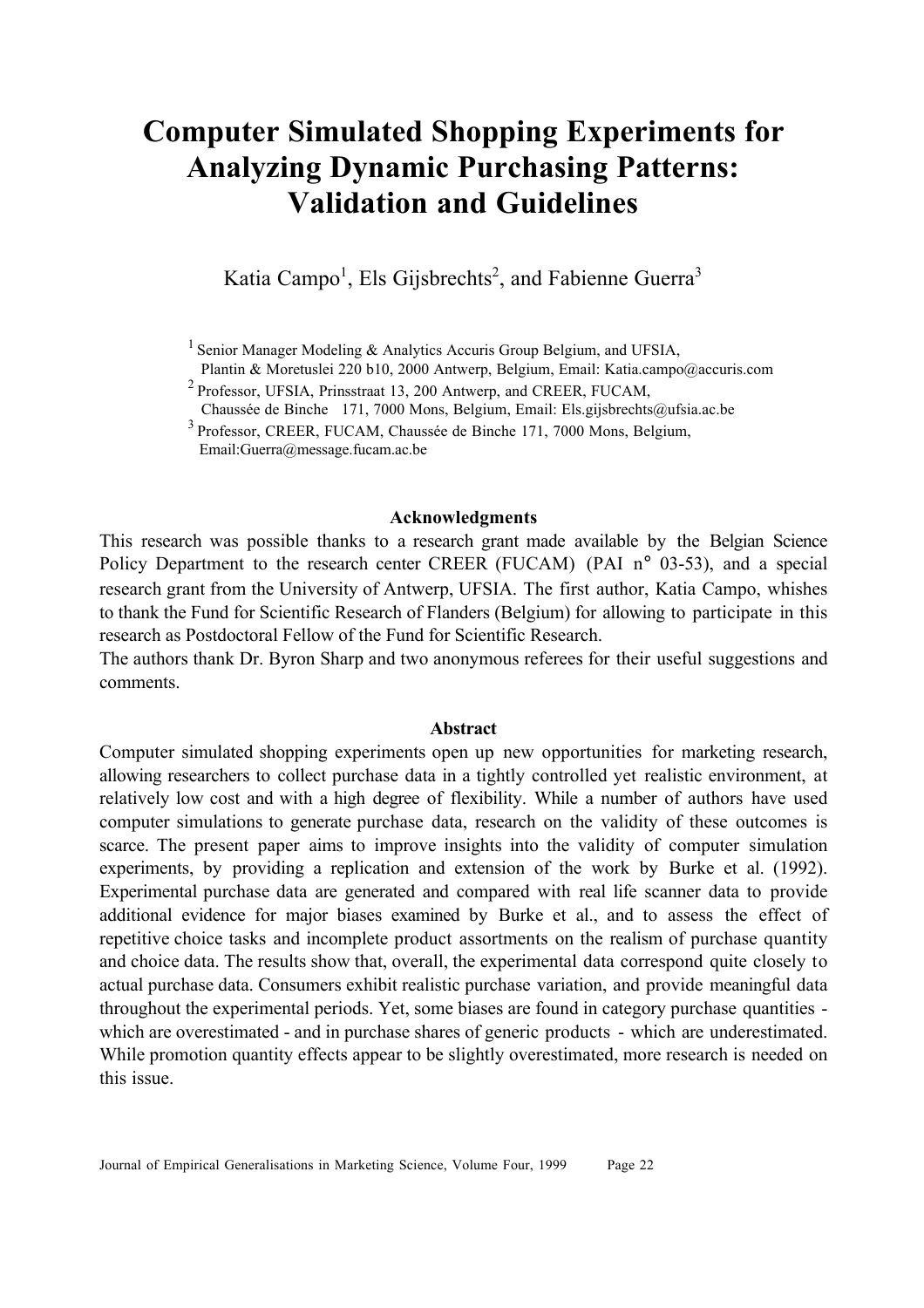### **Introduction**

Computer simulated experiments have gained increasing attention from marketing researchers interested in studying dynamic buying behavior. Recent years have witnessed the development of software programs enabling consumers to engage in 'virtual shopping', that is, to repeatedly purchase items from a computer screen reproducing store shelves (the 'virtual store') under highly controlled conditions. Besides simulating the consumers' shopping behavior, these software packages typically allow researchers to collect additional information from consumers through computerized questionnaires. Computer simulated shopping programs have been developed in various degrees of sophistication, and are continuously evolving (Burke et al. 1992, Burke 1995, Burke 1996, Cohen and Gadd 1996). According to Burke (1996), they offer a viable alternative to other marketing research tools currently employed:

*"...most marketing research techniques are, by and large, sadly outmoded. The tools most marketers employ are too expensive, vulnerable to observation and manipulation by competitors, contrived and unrealistic, or simply incapable of providing the information managers really need....Virtual shopping simulation can help managers make tactical decisions in areas such as new products and promotions, packaging and merchandising. Ultimately, the tool promises to change the way companies innovate and how they approach a variety of strategic issues that range from entering new markets to responding to a competitor's attack"*.

Computer simulated shopping experiments could offer 'the best of two worlds' for modeling consumer purchases over time. As far as other laboratory tests are concerned, Computer Simulated Shopping Experiments (CSSE) offer more realism (compared to rudimentary paper and pencil tests) or more flexibility at a much lower cost (compared to simulated test markets in laboratory stores). In comparison with real life test markets or even controlled field experiments, CSSE offer more control over extraneous variables and more flexibility in manipulating marketing variables and treatments, without exposure to competitive reactions or adverse consumer or distributor effects, and this at higher speed and lower cost (Burke 1996, Cohen and Gadd 1996,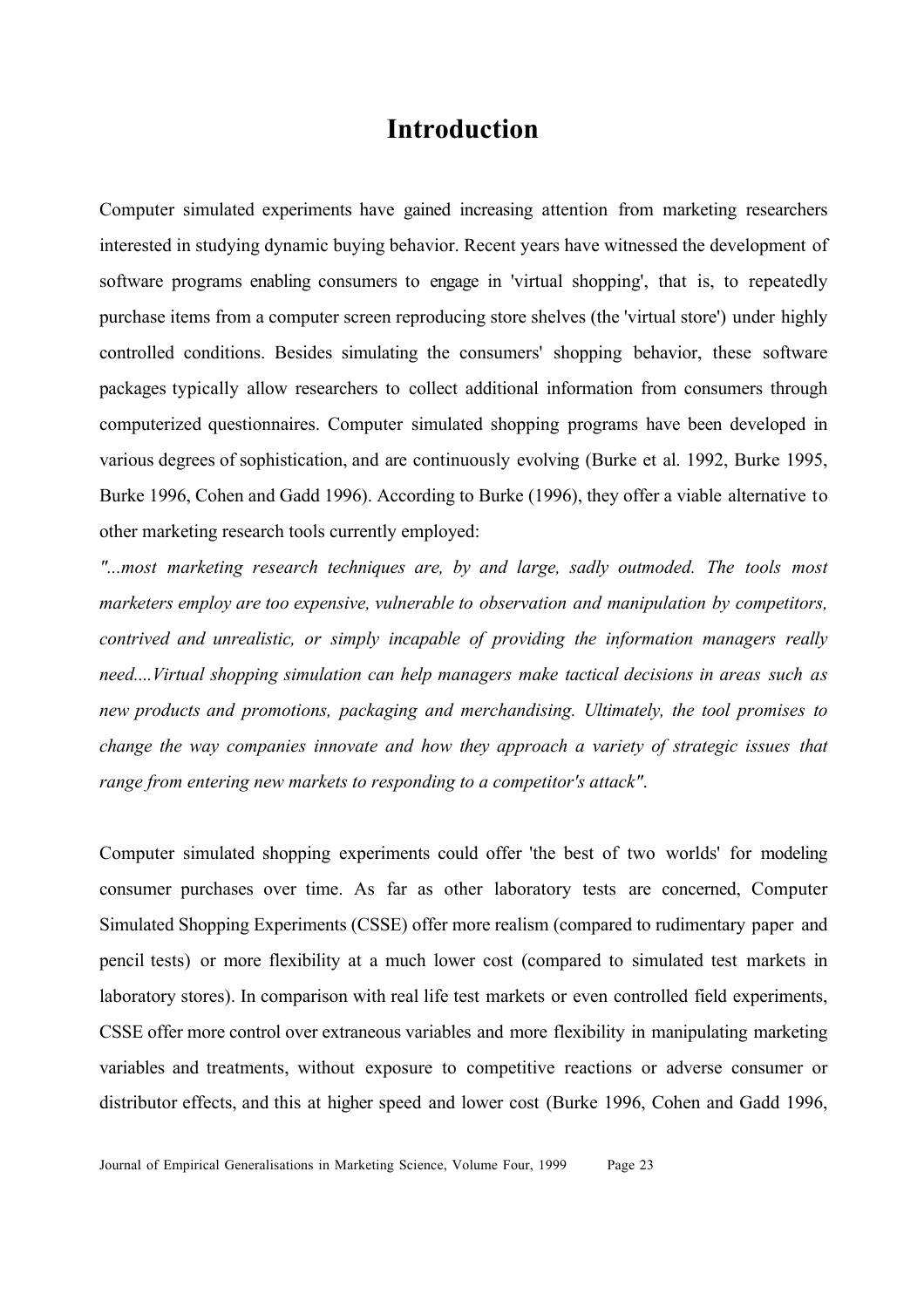Brucks 1988).

Besides these advantages, CSSE have some inherent limitations. Being an articicial environment, CSSE cannot be expected to provide a completely realistic picture of marketplace phenomena. The artificial nature of the setting entails potential biases that should be carefully examined, not in order to remove them altogether, but to get a better grasp on their magnitude, implications, and underlying reasons. These insights serve two crucial purposes. First, by pinpointing areas where caution is needed, they prevent researchers and managers from making unjustified generalizations. Second, they foster evolvement in the development of CSSEs by indicating experimental features that may diminish certain biases.

Previous research on the issue is relatively scarce. An interesting study by Burke et al. in 1992, provides a first evaluation of the validity of CSSE for analyzing dynamic purchasing behavior. In a small scale study, the authors examine potential biases in CSSE results at different stages of the buying process, and hypothesize links with experimental features. A recent article by Cohen and Gadd (1996) provides further insights into characteristics that enhance the realism and the attractiveness of virtual shopping programs to respondents. The present paper intends to shed further light on the issues of CSSE validation and design. It builds upon the work by Burke et al., and examines some additional validation issues.

### **Previous Research and Purpose of the Paper**

While a number of authors have used computer simulations to generate dynamic purchasing data, **research on the validity** of these outcomes is scarce. Burke et al. (1992) report on a first systematic evaluation of the quality and realism of computer simulated multi-period buying data. In their study, data obtained from a sample of 16 respondents participating in a rudimentary and a more realistic laboratory shopping experiment are compared to the respondents' actual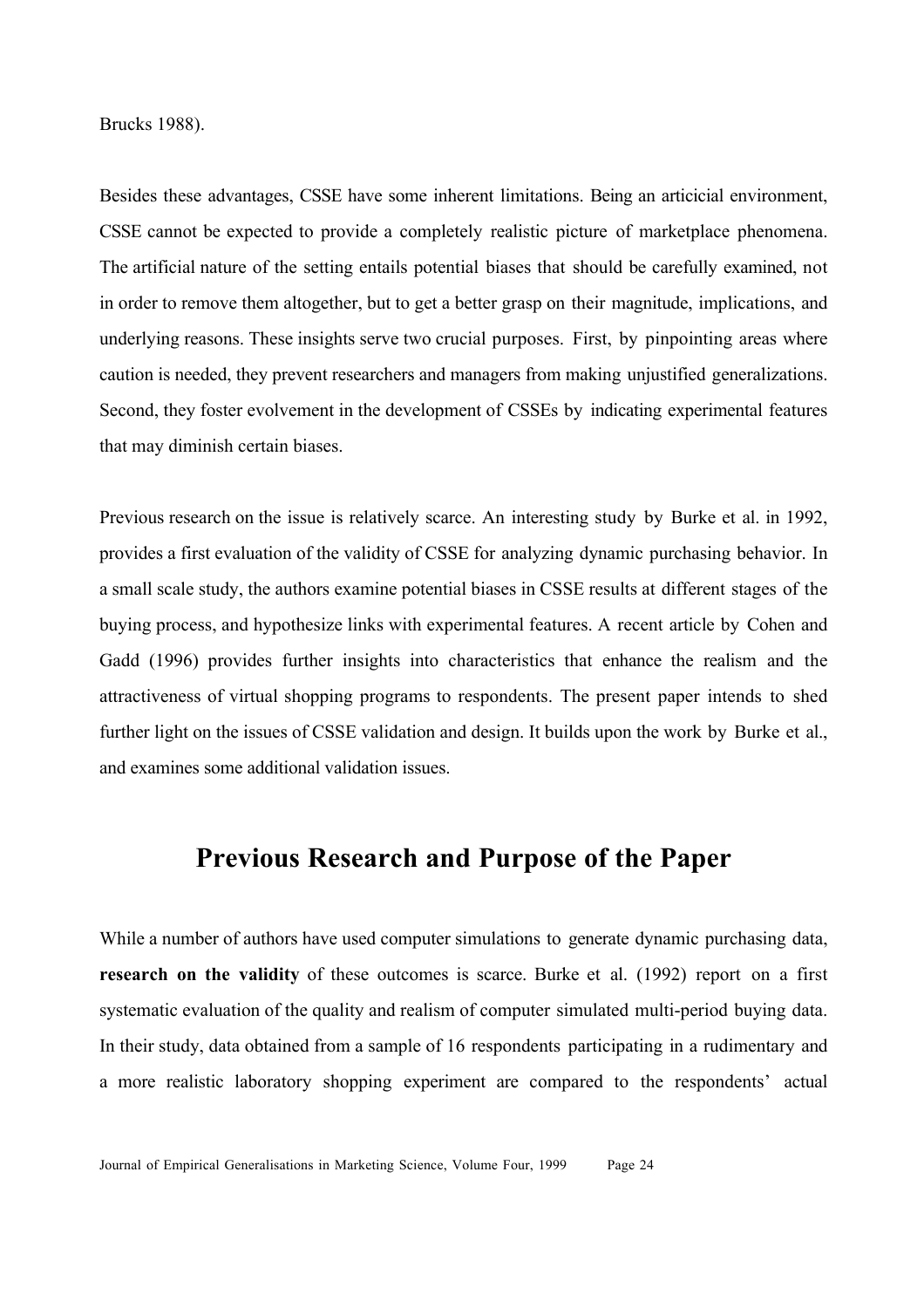purchases under identical marketing conditions. Burke et al. (1992) find that their more sophisticated computer experiment provides significantly better results than the rudimentary test. In a recent HBR article, Burke (1996) briefly refers to an additional validation study of dynamic virtual shopping data. In this study, 300 consumers were invited to make 6 shopping trips in a simulated computer store. These purchase data were compared to UPC scanner information obtained from a concurrently running conventional test market. Simple comparisons of consumers' reactions to package size and price manipulations in the virtual store with conventional test market data demonstrated consumer responses to be similar in the virtual and actual store environment. Also, simulated market shares for various brands of the tested product categories (cleaning products and health and beauty aids) closely matched scanner market shares. The author concludes that "the performance of the virtual store was particularly impressive given the number of ways in which the real and computer generated stores differed", yet emphasizes the need for "future benchmarking of virtual shopping results against existing methodologies".

Clearly, despite these appealing overall results, one should remain aware of the fact that CSSE are subject to external validity threats resulting from artificial experimental conditions. Artificial conditions may refer to the experimental task, stimuli, settings, manipulations or measurements (Lynch 1982). To the extent that unrealistic features in one of these areas interact with the treatment variables (e.g. recorded choice, purchase quantity or promotion responses), the generalizability of the experimental results may be threatened.

Table 1 provides an overview of potentially unrealistic CSSE features, and indicates how they may reduce external validity. First, the *task* of making fictitious purchases in a virtual store may be experienced as unrealistic for several reasons. The purchases bear no 'real' consequences and require less effort (respondents do not have to wander through the store to search for and/or compare alternatives placed at distant positions on the shelf). Respondents may therefore be willing to engage in more risky purchases (e.g. trying an unfamiliar brand), and /or in more active evaluation processes. As indicated by Burke et al. (1992), the extent to which the fictitious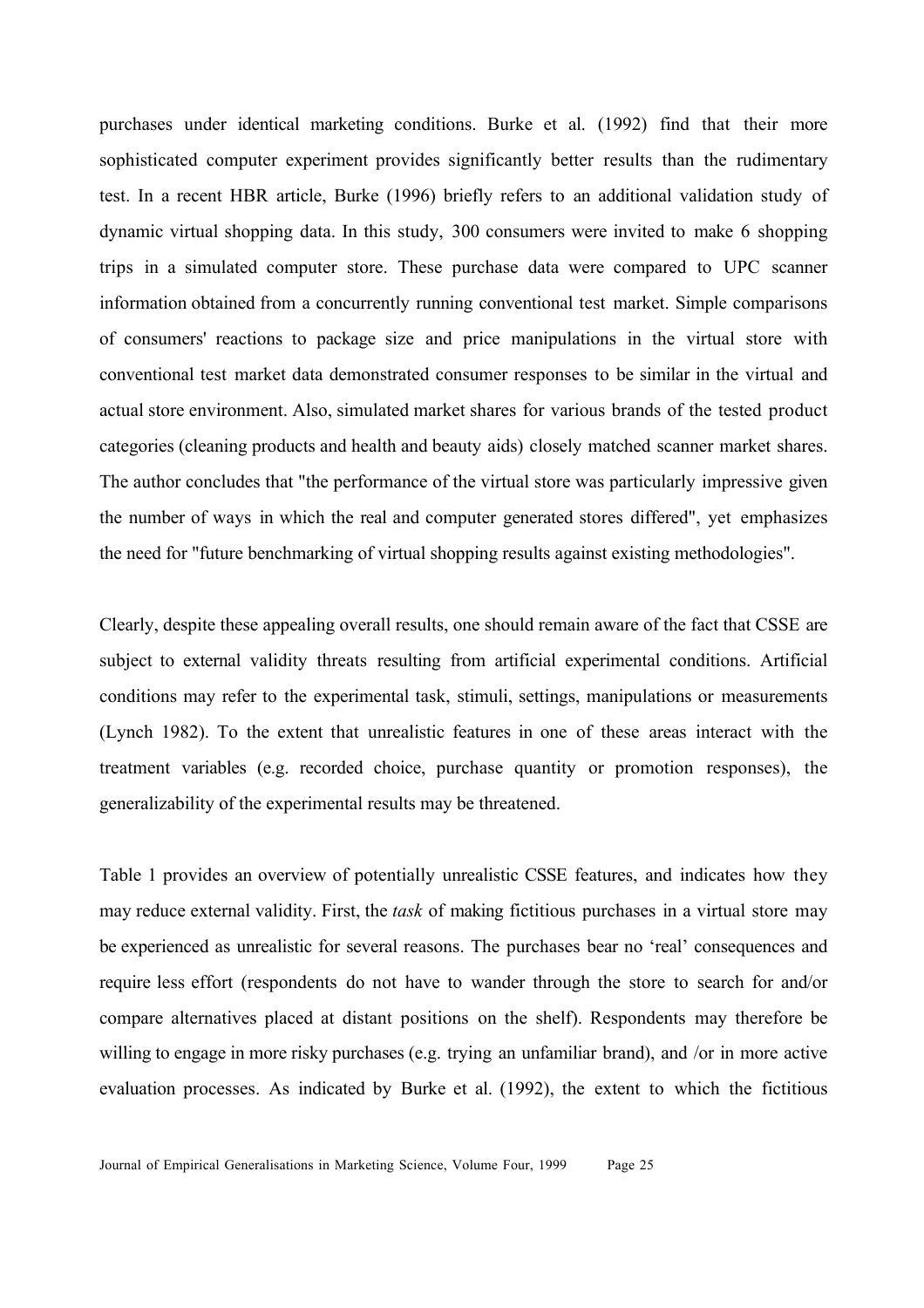nature of the task affects purchase quantity and choice decisions depends on the type of products and buying behavior. For frequently purchased consumer goods, consumers tend to develop simple choice heuristics - based on cues such as brand, price and promotions - that can be easily reproduced in computer simulations (Burke et al. 1992, p.72).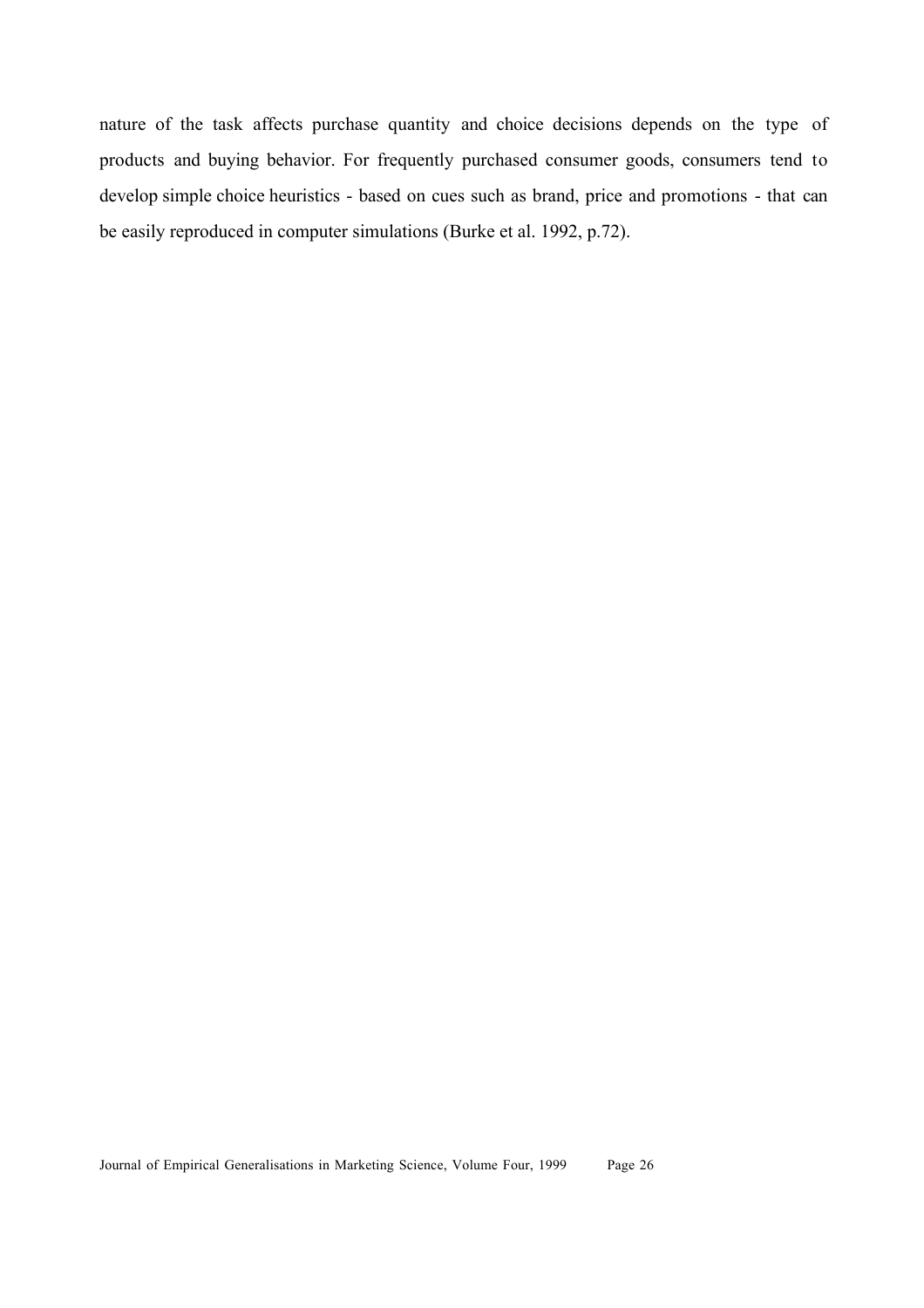| <b>UNREALISTIC ASPECTS OF CSSE</b>   | POTENTIAL VALIDITY THREATS                          |
|--------------------------------------|-----------------------------------------------------|
| <b>Experimental task</b>             |                                                     |
| Fictitious purchases                 | Exploratory choice behavior, higher PQ <sup>*</sup> |
| Absence of physical displacement     | More extensive alternative evaluation               |
| Pre-imposed shopping frequency       | Bias in PQ/shopping occasion                        |
| Reduced number of product categories | More extensive alternative evaluation               |
| Reduced interpurchase time           | Stronger purchase event feedback                    |
| Absence of consumption experiences   |                                                     |
| <b>Stimuli</b>                       |                                                     |
| In-store marketing stimuli           |                                                     |
| Products: presentation and assort.   |                                                     |
| Price                                | Bias in choice behavior                             |
| Promotions                           | Bias in price sensitivity                           |
| Other factors of purchase decisions  | Increased promotion sensitivity                     |
| Time constraint                      |                                                     |
| Budget constraint                    | More extensive alternative evaluation               |
| Space constraint                     | Higher PQ, reduced price sensitivity                |
| Inventory                            | Higher PQ                                           |
|                                      | Bias in PQ                                          |
| <b>Settings</b>                      |                                                     |
| Physical store environment           | Rational, socially acceptable behavior              |
| Store atmosphere                     | Purchases less influenced by others                 |
| People: shopping company             |                                                     |
| <b>Manipulations</b>                 |                                                     |
| Promotion frequency and conditions   | Bias in promotion effects                           |
| Other in-store stimuli               | Bias in effect of other stimuli                     |
| <b>Measures</b>                      |                                                     |
|                                      |                                                     |

**Table 1: External validity: Realism of virtual shopping**

Choice Purchase quantity and timing Less private label and generics purchases Higher purchase frequency and/or PQ \*  $PQ =$  purchase quantity

Another task-related issue is that in dynamic CSSE, data on subsequent shopping occasions are often collected in the course of a single experimental session. Such concentrated data collection is typically needed for practical reasons, or to reduce internal validity threats such as history, maturation and mortality effects. Yet, this 'time compression' may further reduce the realism of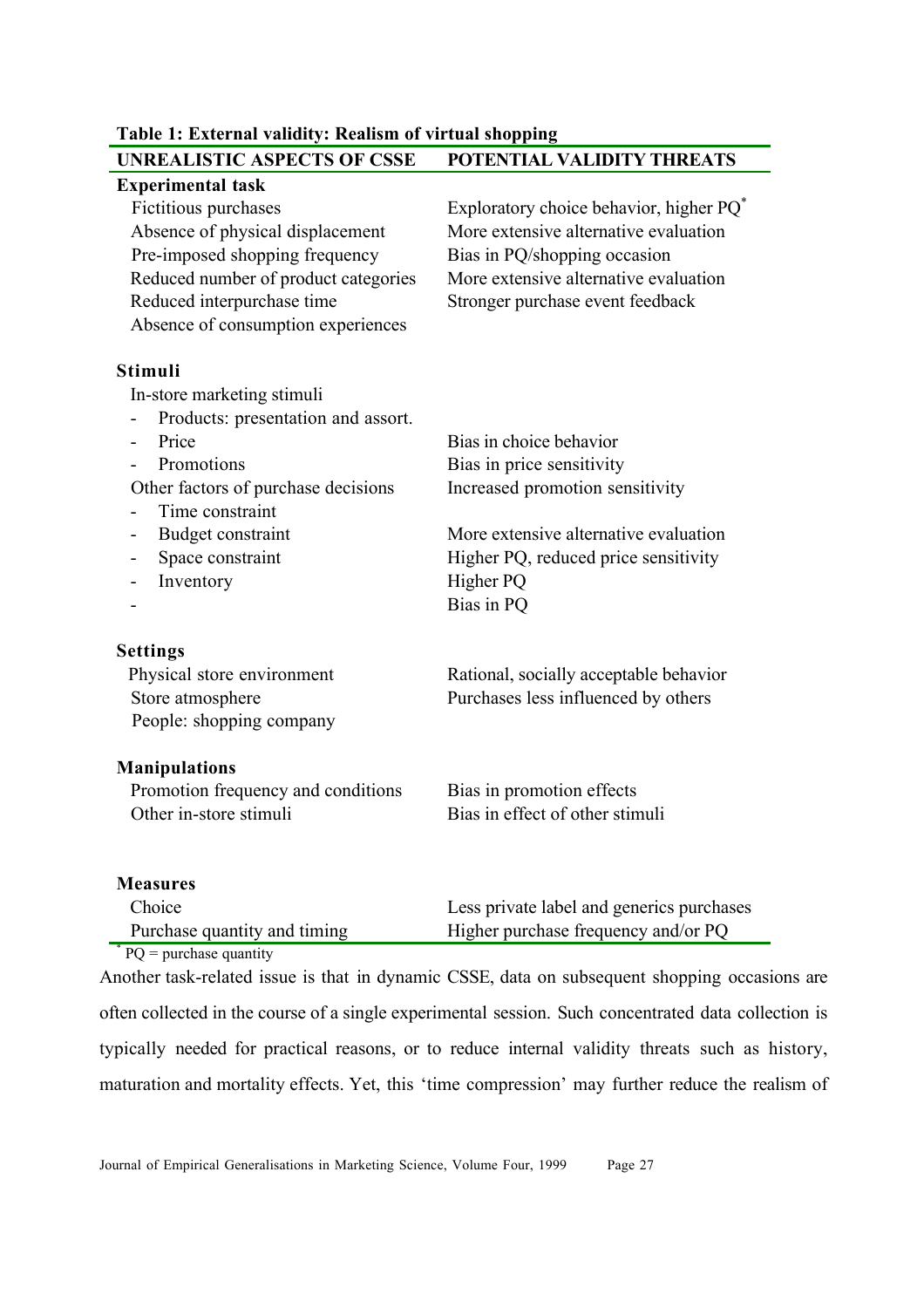the purchasing task, and – following Burke et al. (1992) - strengthen purchase event feedback. Another reason why CSSE purchase simulation tasks may be experienced as unrealistic, is that some shopping decisions have to be 'pre-imposed' (e.g. a fixed shopping frequency, fixed and severely limited number of categories to make purchase decisions on). In cases where preimposed decision aspects deviate from the respondents' habitual buying behavior and affect other (measured) purchase decisions, the external validity of the results may be threatened (e.g. choice of one of two complementary products that are usually selected in combination).

Second, as demonstrated by Burke et al.'s (1992) comparison of the rudimentary and realistic laboratory results, the realism of in-store marketing *stimuli* and the way they are presented to the consumer (e.g. real versus fictitious brands, verbal versus visual announcements of promotions) may be crucial to the external validity of CSSE purchase data. Similar observations were made by Burke (1996) and Cohen and Gadd (1996), who emphasize the importance of store familiarity and availability of sufficient product and promotion information. Likewise, the extent to which real-life constraints and other factors influencing actual buying decisions can be reproduced in a realistic way, may affect biases in quantity and choice behavior. For instance, Burke et al. (1992) attribute purchase quantity biases to the absence of realistic time, budget and space constraints.

Third, the *settings* in which CSSE data are collected may have an impact on simulated purchase behavior. Laboratory environments may be unrealistic in terms of physical features (e.g. a 'sterile' environment may reinforce the impression of being observed), atmosphere (e.g. lack of a noisy and stimulating store atmosphere), or company (e.g. absence of family or friends who usually accompany the respondent on his/her shopping trips). From their pilot study of a 3-D modeled virtual store, Cohen and Gadd (1996) conclude, for example, that the stylized nature of their virtual store environment affects consumers' purchase behavior because the degree of sensory stimulation is much lower than that in a real store.

Fourth, *manipulations* of treatment variables should be in line with real life conditions in order to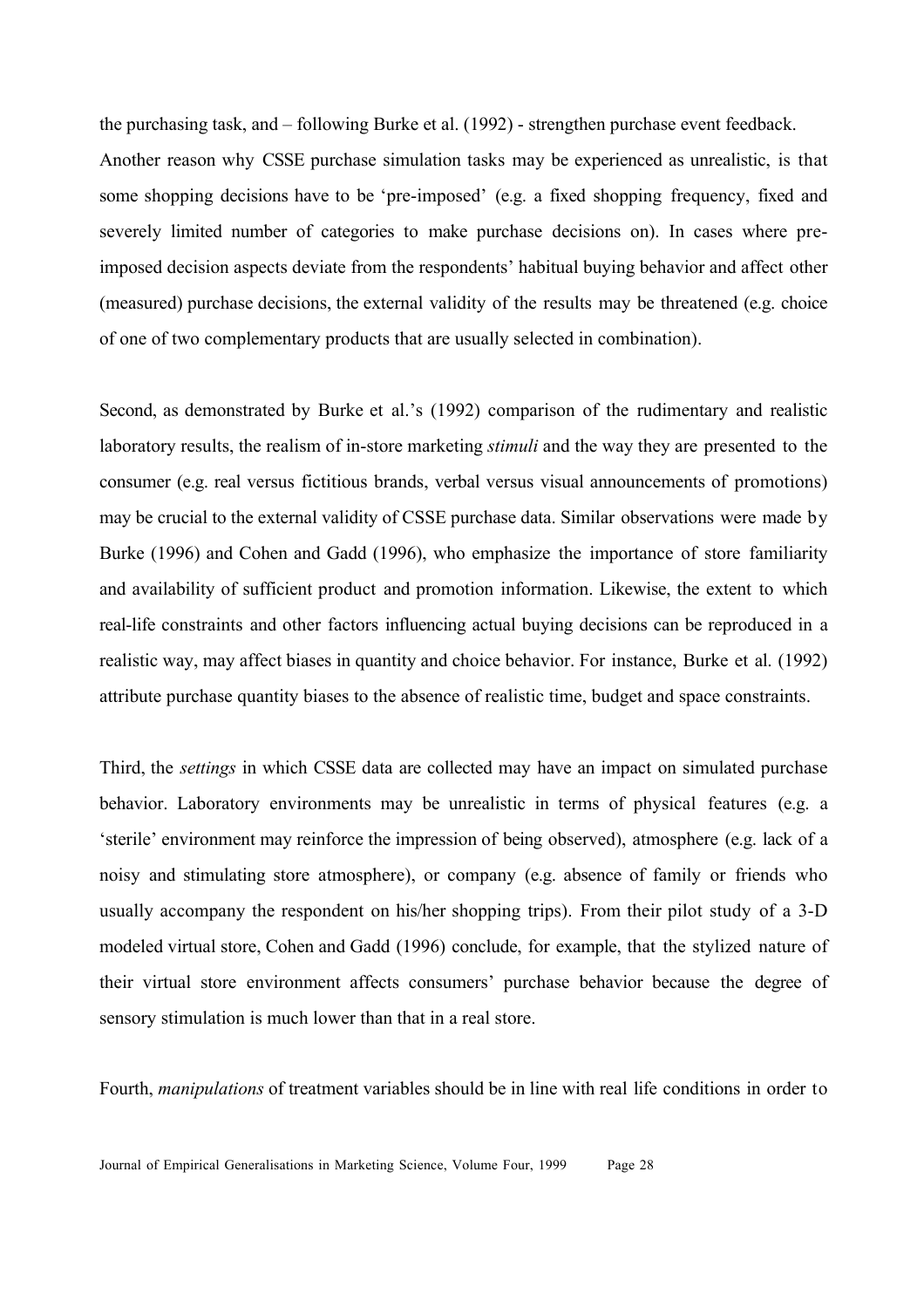obtain realistic estimates of their effect. For instance, research on sales promotions effects has shown that the strength of the promotion response depends on the intrinsic attractiveness of the promotion advantage, but also on the way it is announced and on the frequency with which promotions have been offered in the past (see e.g. Blattberg and Neslin 1990). Hence, a lower/higher than usual promotion frequency could lead to an over-/underestimation of promotion effects.

Finally, *measures* and measurement procedures may influence experimental results. Knowing that their buying behavior is observed and recorded may encourage respondents to exhibit more rational or socially acceptable behavior, such as buying higher priced alternatives rather than cheap low quality brands (see below). It may also create a tendency to comply with the interviewer's expectations or objectives, e.g., the respondent may feel forced to purchase more or more frequently to accommodate the interviewer.

The **research objective** of this paper is twofold. *First*, we intend to gather additional evidence on the type and magnitude of biases in CSSE outcomes. The study of Burke et al. (1992) is a pilot study, comprising an in depth analysis of a small number of households, for which actual and simulated purchases are 'matched'. This paper opts for a between-subjects design (Carson et al. 1996), as suggested by Burke (1996). More specifically, we collect computer simulated shopping data from a large sample of households, and confront the results with information from an equally large scanner panel data set. The magnitude of our sample base allows us to shed further light on the external validity of CSSE outcomes, including method-specific household selection biases. *Second*, our study also offers some additional insights, by examining the impact of design variables not explicitly studied so far. To assess the impact of simulation length and the completeness of the on-screen assortment, we investigate the consistency in purchase behavior over subsequent simulation periods, as well as the choice behavior of consumers who do not find their preferred items on screen.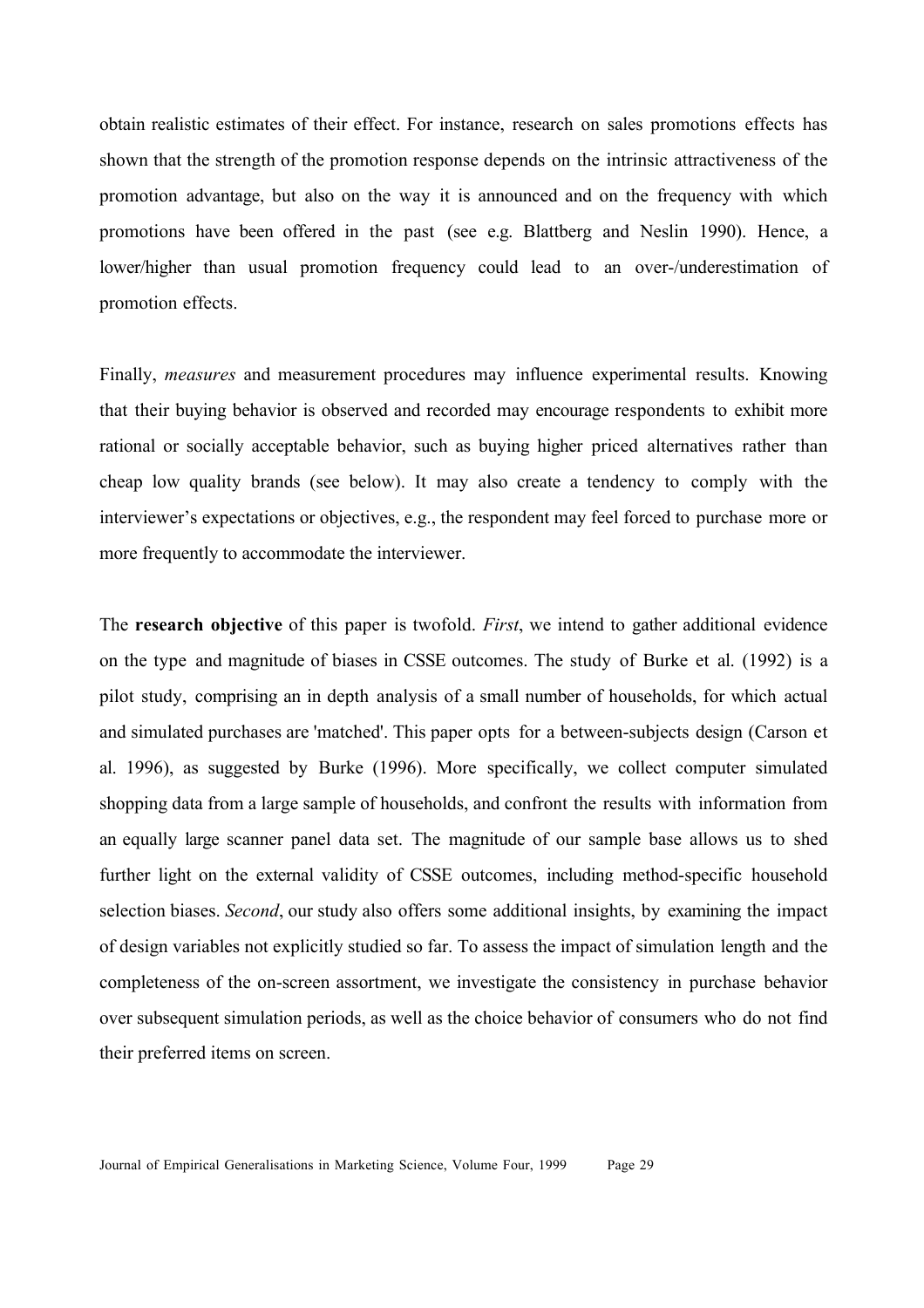## **Research Hypotheses**

As stated earlier, a *first* objective of our research is to shed more light on the *degree of realism of consumer purchase information obtained in CSSE*. Burke et al.'s (1992) validation study indicated that purchase quantities, choice shares, and choice dynamics more closely reflect actual buying behavior in realistic than in rudimentary computer experiments, but can still be biased. Building on Burke et al.'s theoretical reasoning and experimental results, hypotheses 1 to 4 specify expected biases in these 3 purchase behavior characteristics. All hypotheses focus on buying behavior for frequently purchased, non-impulse products, that are typically chosen on the basis of cues (Burke et al. 1992). Hypotheses 1 to 3 investigate the external validity of experimental shopping trips disregarding promotional effects, that is, when promotions are either absent or separately accounted for (by removing their effect on the test variables). In turn, hypotheses are formulated on the purchase quantity, brand choice, and purchase dynamics (degree of purchase variation) within a product category. Hypothesis 4 relates to consumers' differential reactions to in-store promotions in a CSSE setting, where the effect of promotions on purchase quantity as well as brand choice is considered.

Our *second* objective is to examine the *impact of two additional experimental features*. Hypotheses 5 and 6 concentrate on how the number of shopping trips, and the 'completeness' of the CSSE assortment, affect consumers' quantity and choice decisions. Below, we briefly present the hypotheses and associated comments.

## *Hypothesis 1***:** *In the presence of inventory cues, the number of units purchased by consumers in a CSSE is in line with actual purchases.*

**Comments:** Previous research suggests that laboratory shopping may lead to above normal purchase quantities, especially in the presence of promotions. Following Malhotra (1996) consumers "…*tend to increase the behavior being measured, such as food purchasing*". As demonstrated by Burke et al.'s (1992) research findings, the bias in purchase quantity decisions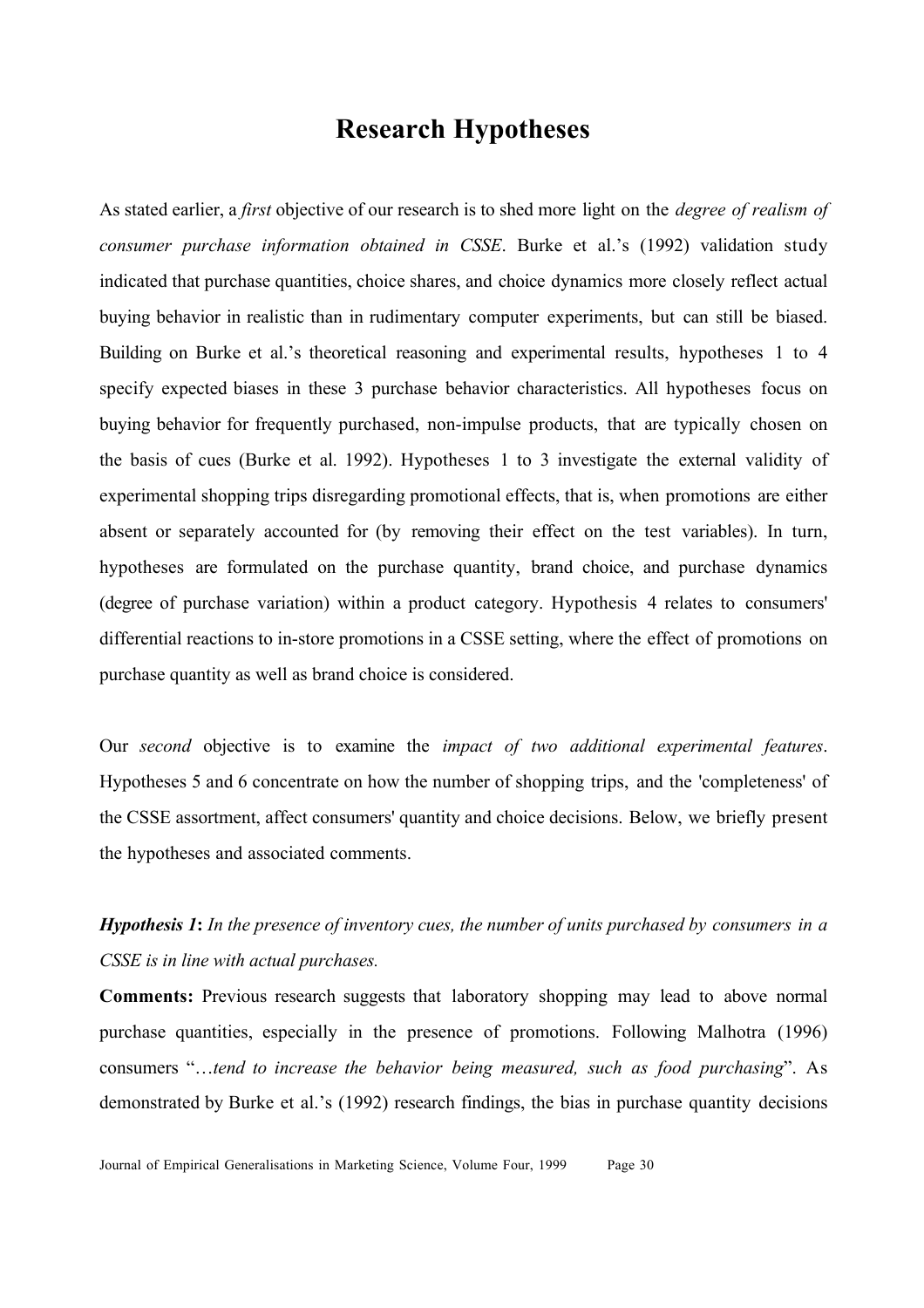can be substantially reduced by making the choice context more realistic. Although promotional purchases are still somewhat overestimated in their realistic experiment, Burke et al. argue that the bias could be further reduced by imposing additional constraints that restrict purchase quantities in real life, such as time, space and budget constraints. In line with these guidelines, Cohen and Gadd (1996) imposed a fictitious budget constraint based on the household's 'normal spending' in the product category, to reduce quantity biases. Feedback from respondents revealed, though, that the product-specific budget constraint was experienced as too restrictive and highly unrealistic. In other words, buyers do not appear to restrict purchase outlay for specific product categories. In line with the buying behavior modeling literature, we believe that purchase quantity decisions of frequently purchased, low cost products are rather restricted by handling and holding cost considerations ('storage constraints'). Empirical results confirm that consumers typically rely on inventories available at home to decide upon the purchase quantity and timing of frequently purchased consumer goods (see e.g. Sivakumar and Raj 1997; and Kumar, Karande and Reinartz 1998). Inventory cues may therefore act as 'realistic' purchase quantity constraint mechanisms.

## *Hypothesis 2: In the context of CSSE, consumers tend to buy more national brands, and less private labels and generics, than in reality.*

**Comments:** This hypothesis is in line with previous research on the presence of response bias in interviews, and the social desirability to purchase national brands, rather than private labels or generics (Burke et al. 1992). In an experimental setting, consumers want to 'look good', or 'give the right answer' (Malhotra 1996). To the extent that distributor brands are perceived to be cheaper and of lower quality, respondents may be reluctant to admit buying these brands when they know they are being observed. Over-reporting of National Brand purchases - as opposed to private label purchases - is a well known problem in survey research, and has already been referred to by Wind and Lerner (1979) and Sudman (1964b).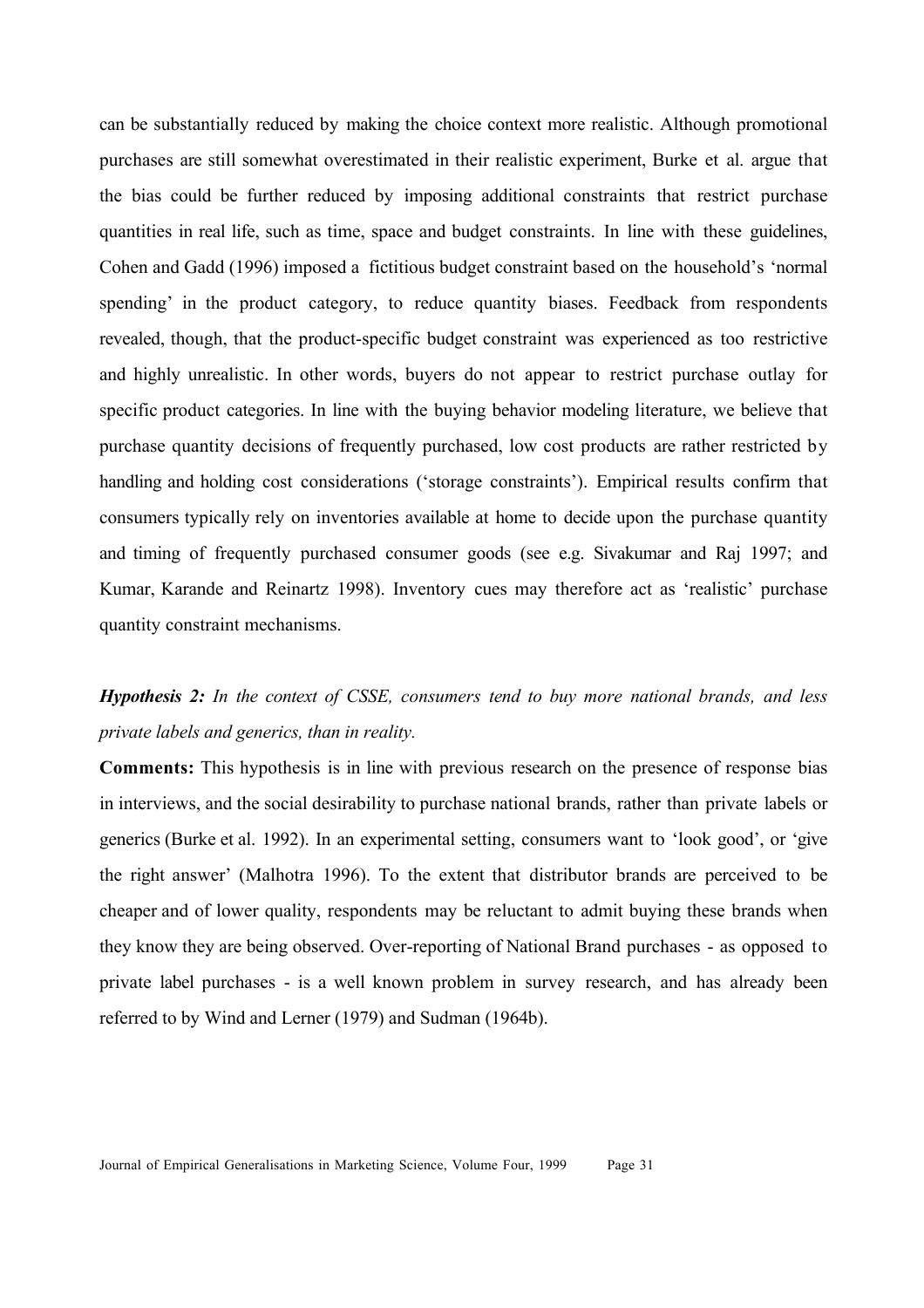*Hypothesis 3: In the context of CSSE, consumers seek less variation in choice behavior than in reality.*

**Comments:** Burke et al. (1992) hypothesize that the time compression factor increases the impact of past purchases on current purchases. They also argue that satiation is less likely to occur since respondents do not actually consume products (see e.g. McAlister and Pessemier 1982). Their conclusion is that time compression decreases switching, and reduces the number of different brands bought in the category, which was confirmed by the empirical results.

#### *Hypothesis 4: Consumers react more strongly to sales promotion offers in CSSE than in reality.*

**Comments:** Previous research suggests that consumers react more strongly to promotions in a laboratory setting because of higher promotion visibility (Gabor et al. 1970, Nevin 1974, Burke et al. 1992, Nagle and Holden 1995). Compared to the actual, large supermarket shelves, products and promotions are conveniently arranged on a small computer screen, placed in front of the respondent. In the same way as products at eye level attract more attention than products placed lower or higher on the shelf, CSSE promotions may be more clearly visible and may more easily attract respondents' attention than actual promotions (Corstjens and Corstjens 1995). CSSE promotions are therefore expected to exert a stronger influence on consumers' buying decisions than in the actual store environment. Burke et al.'s study pointed to overly strong reactions to promotions in the rudimentary as well as the realistic experiment

## *Hypothesis 5: Consumers do not systematically change their purchase behavior (quantity and choice decisions) over subsequent simulation periods of a CSSE.*

**Comments:** A crucial question in analyzing dynamic behavior in a laboratory setting concerns the number of successive shopping trips that can be presented to the consumer. Using CSSE to study dynamic buying behavior is conditional upon consumers being able and willing to exhibit realistic buying patterns over subsequent periods. In a typical interview setting, potential threats to validity of information collected over time are testing and maturation effects (Cook and Campbell 1979, Malhotra 1996). Testing effects may occur if respondents first have to become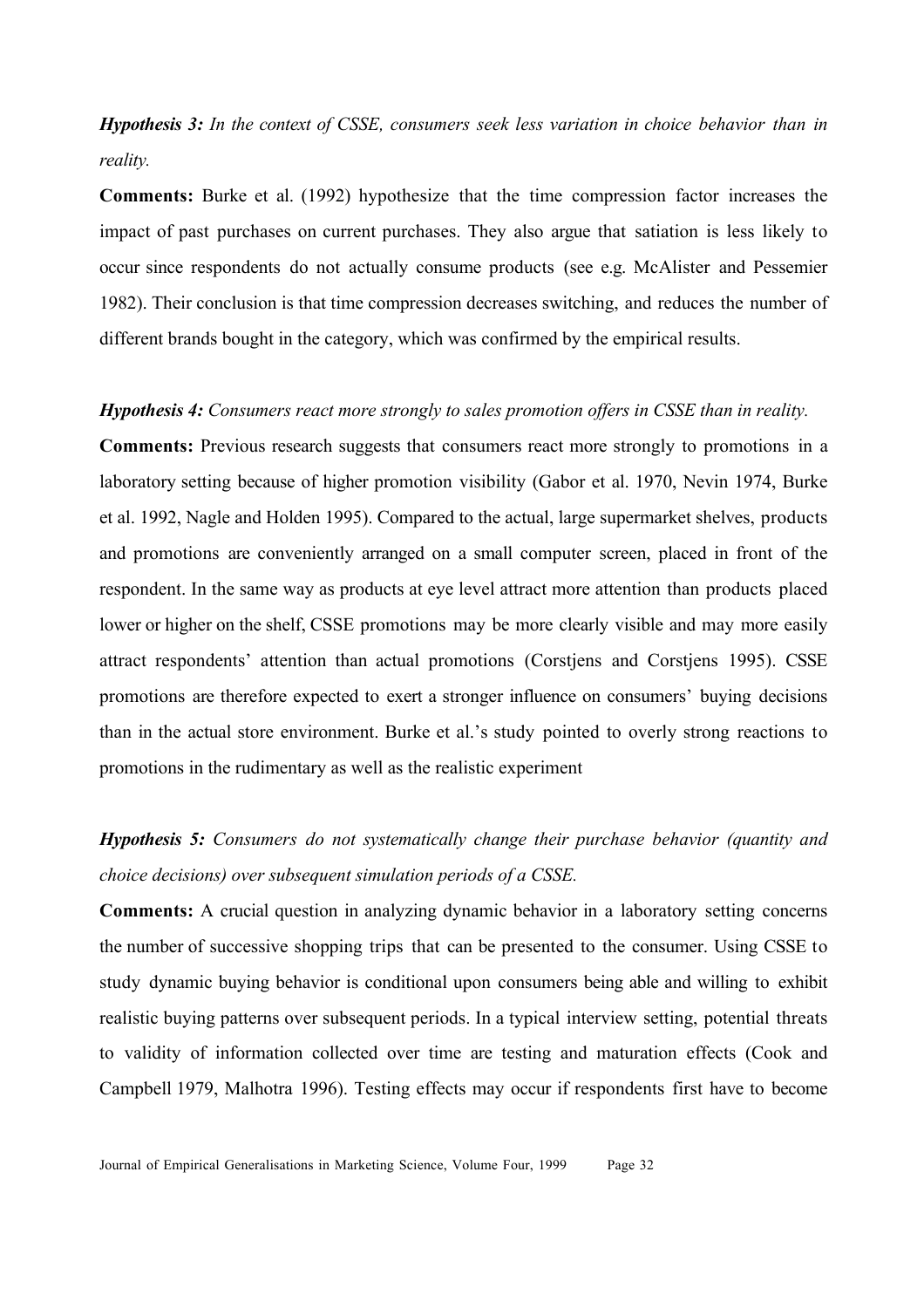accustomed with the interviewing procedure (in the case of CSSE, the purchase simulation procedure). In such cases, information on early purchases is unusable. This type of initialization effect can be circumvented, though, by providing clear instructions and familiarizing respondents with the procedure beforehand (Cohen and Gad 1996). Maturation effects, leading to deterioration of information quality towards the end of the interview, can be a result of boredom, fatigue or a lack of willingness to spend more time (Malhotra 1996, Carson et al. 1996). Like for other interview types, the risk of maturation effects in CSSE can be substantially reduced by keeping interview length – and thus the number of successive purchase occasions – within reasonable limits.

## *Hypothesis 6: The absence of preferred items on the computer screen does not affect the quantity purchased in the product category, but leads to a choice bias in favor of major national brands.*

**Comments:** Hypotheses 1 to 5 are expected to hold for consumers who find their regularly purchased products on the computer screen, and are therefore able to realistically reproduce their real life purchasing patterns (Cohen and Gadd 1996). In many CSSE, it will be practically infeasible to include all the items in the category in the virtual store. Since consumers do not have the possibility to shop elsewhere in a CSSE, we do not expect assortment reductions to affect purchase quantity. In terms of choice, the consumer behavior literature indicates that buyers who are uncertain about their preferences for the (less known) available alternatives can be expected to make a choice on the basis of cues such as brand name and price (see e.g. Kapferer 1994, Kahn and McAlister 1997). In line with this research and with Hypothesis 2, we expect consumers who cannot find their regular product on the shelf to switch to a 'well known' and 'socially acceptable' alternative rather than to a (lower quality) distributor brand.

## **Description of the CSSE experiment**

The CSSE used here is comparable, in degree of sophistication, to the 'realistic' experiment described in Burke et al (1992). The discussion that follows describes the major features of the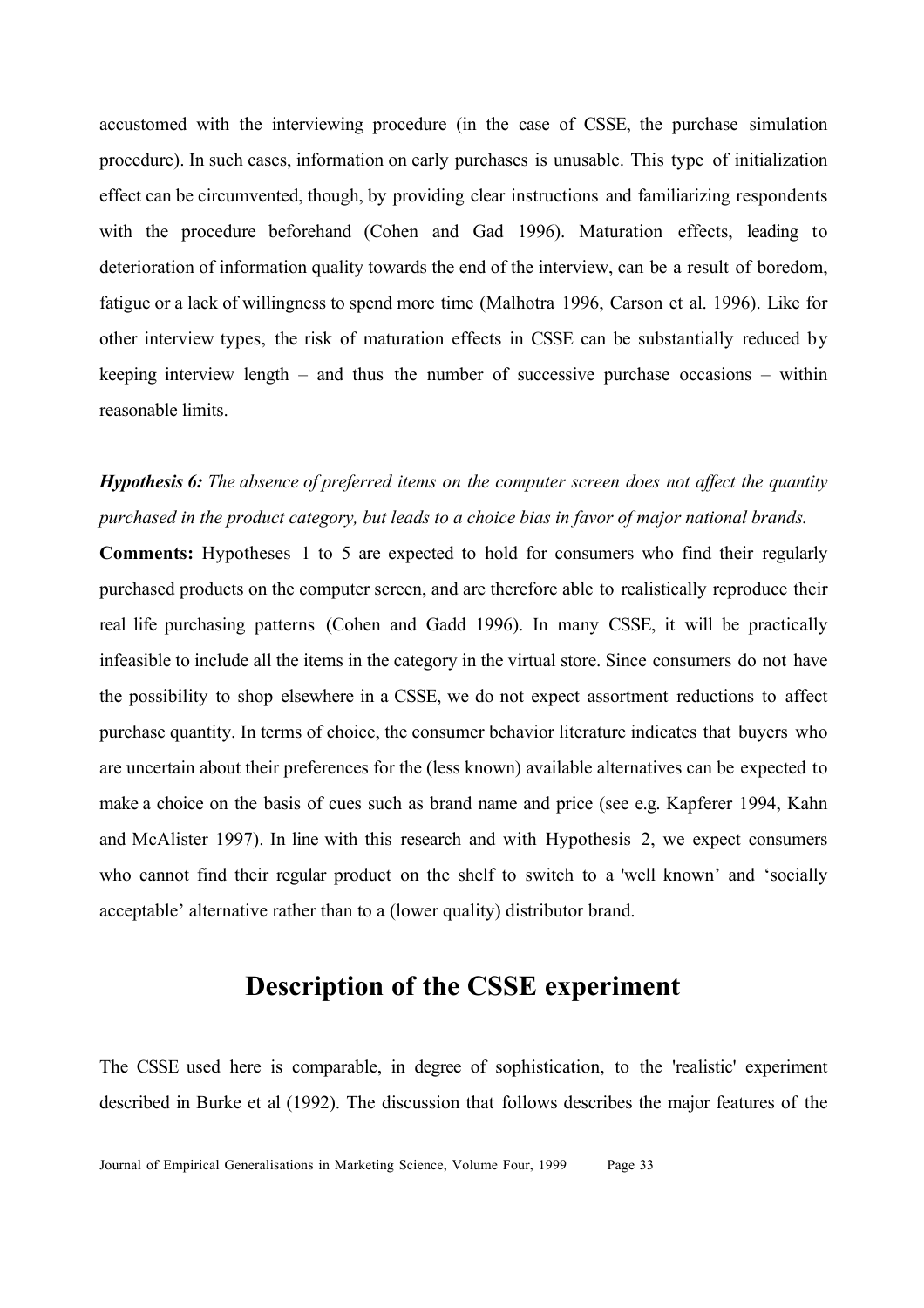CSSE experiment and the actions taken to enhance the realism and external validity of the results.

#### *Experimental task and stimuli*

The experiment involved two product categories: jam – for which hypotheses will be tested – and a second category (paper towel or margarine depending on use rates) to make purchase simulations more realistic and reduce time compression effects (successive purchases in one category only, could strongly increase purchase feedback effects). The product categories selected contain a 'reasonable' number of items in their assortment, are regularly promoted, and are frequently purchased by a majority of consumers. Given the high purchase frequencies, consumers can be expected to be fairly familiar with items in the categories. Items in the product classes are typically chosen on the basis of cues that can be visualized, such as brand, pack, price, promotion, and product information.

Using scanned pictures of real products, actual shelf layouts were imitated on the screen. To make the task as realistic as possible, the actual choice context (shelf layout, prices) of a large supermarket chain was reproduced in the computer simulation. Of the actual store assortment, a limited assortment of 22 items was selected for the jam category, including the most popular product variants (tastes) and major national brands, in addition to distributor brands and generics. Product prices were displayed on a price bar below the shelf, but remained at the same level throughout the purchase simulation. Respondents could zoom in on an item, retrieve product information printed on the (actual) product package, or select one or several items for purchase from the fictitious shelf. Each respondent made purchase decisions over twelve successive weeks. In the task instructions preceding the purchase simulation, respondents were asked to imitate their real shopping behavior as accurately as possible. For instance, they were asked to mimic their true purchase frequency (they did not have to make a purchase every week) and choice pattern (they did not always have to buy the same item when they frequently switched among different items).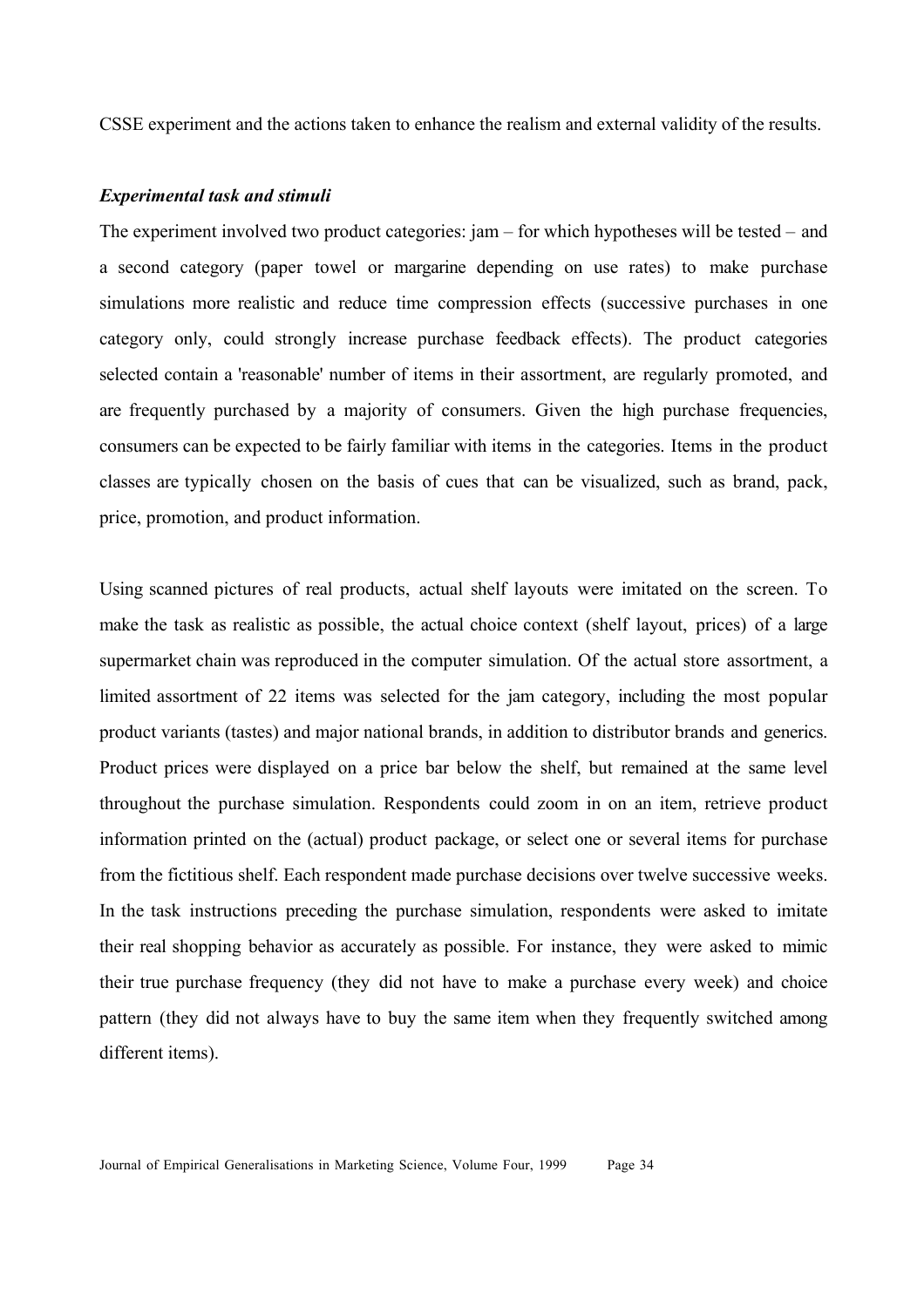Additional cues displayed at the bottom of the screen were a time indicator (simulation week) and the household inventory level. The latter was updated weekly using information on the household's reported average consumption rate, and previous purchase decisions. As indicated above, information on the household inventory should make purchase quantity decisions more realistic. In addition, the fact that interviews were conducted in store (see below) implies that some time constraint is active. Indeed, if customers are intercepted in the course of a 'normal' shopping trip and are asked to perform their 'experimental' purchases on that occasion, these experimental purchases will take place under 'similar' time pressure as their normal shopping activities. More realistic time constraints may also help to reduce purchase quantity biases (Burke et al. 1992).

#### *Settings*

In the actual data collection stage, shoppers were intercepted and interviewed in five different outlets of the supermarket chain that had served as a model for the shelves presented in the CSSE. This guaranteed consumer familiarity with the virtual store shelves, and ensured that consumers found themselves in a noisy, stimulating, natural environment. As indicated earlier, previous research revealed that these interview conditions are particularly important in creating a realistic shopping atmosphere (Cohen and Gadd, 1996).

#### *Manipulations*

In the course of their shopping trips, consumers were confronted with in-store promotions of different types (direct price cuts, coupons, premiums, and quantity discounts). Promotions were offered for two test items in each category, and were randomly assigned to periods and consumers. No promotions occurred in the first two periods, and the promotion frequency was in line with the normal occurrence of in-store promotions in the category. Promotions were visualized by means of realistic on-pack labels in combination with colored shelf tags.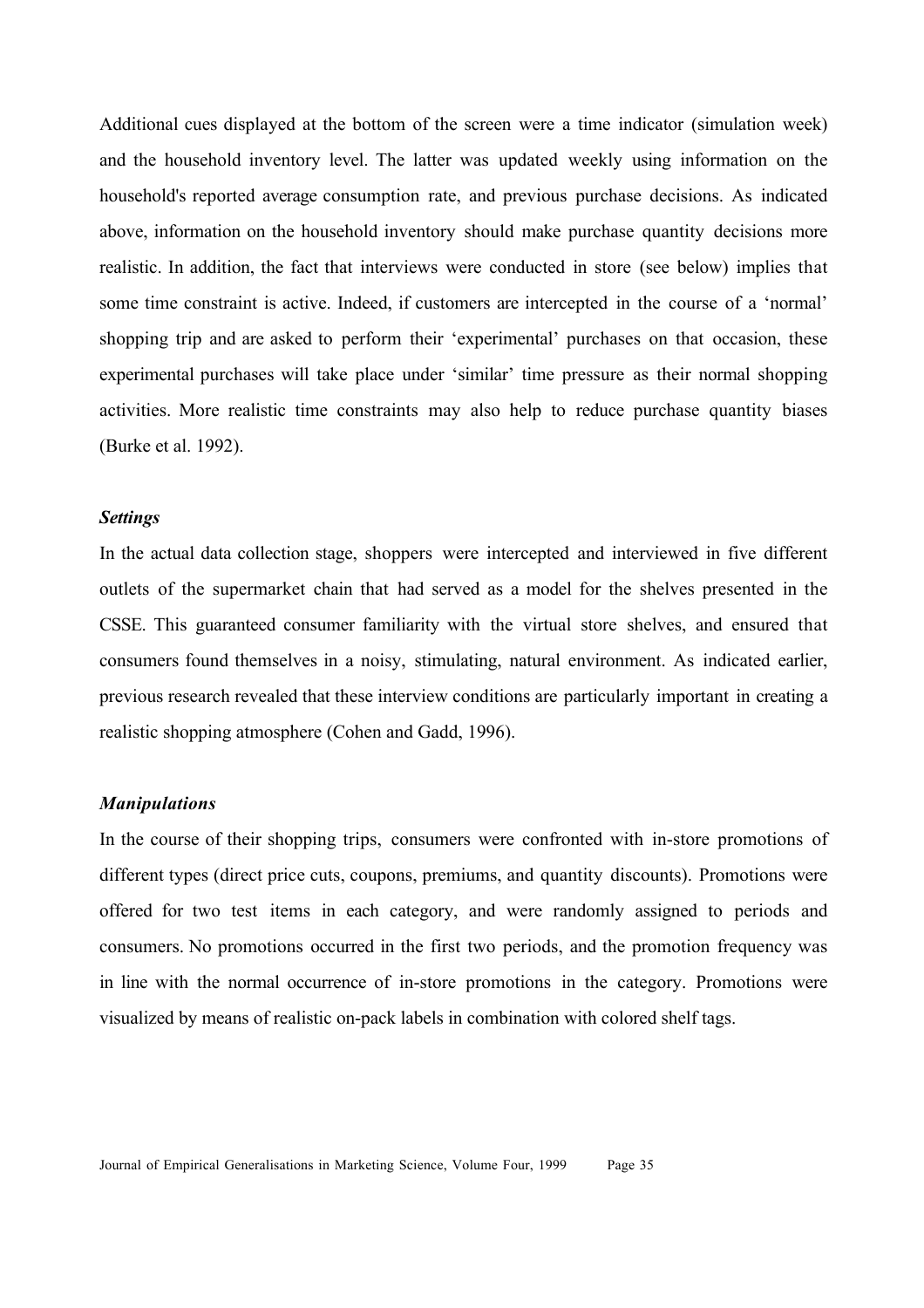#### *Measures*

Information on the household's consumption rate and other characteristics – such as variety seeking tendency and socio-demographics – was collected by means of a computer questionnaire preceding the purchase simulations. At the same time, the questionnaire allowed respondents to become familiar with the virtual store's shelf layout and assortment, thereby reducing the risk of initialization effects (the CSSE shelf was displayed several times, for example, when consumers were asked to indicate their average use rate in the category). During the purchase simulations, item choice(s), purchase incidence and quantity were recorded. Unless the respondent explicitly requested help, the questionnaire was self-administered, so as to minimize interviewer bias. Yet, the continuous presence of two interviewers (see Methodology section), and the fact that respondents knew their purchase decisions were recorded, implies that measurement biases may not have been completely eliminated.

## **Methodology**

Store managers of the interview stores agreed to make space available near the checkout counters to install tables with PC's. This was possible as interviews were conducted in spacious hypermarkets, in which wide aisles were available for special events or display activities. Respondents were intercepted either before or after they completed their shopping activities. Those willing to co-operate were lead to one of the PC's and given clear instructions on how to complete the interviews in a self-administered fashion. Two interviewers remained permanently available to supervise respondent activities and - if necessary - provide assistance. A special video-corner was installed near the tables to entertain the children accompanying respondents during the interview. In total, 506 respondents were interviewed, yielding some 3700 purchase occasions (i.e., simulation weeks in which at least one item was bought).

To validate our hypotheses, we confronted the CSSE outcomes with results obtained with actual scanner panel data. Note that these data are widely used in practice to establish purchase levels,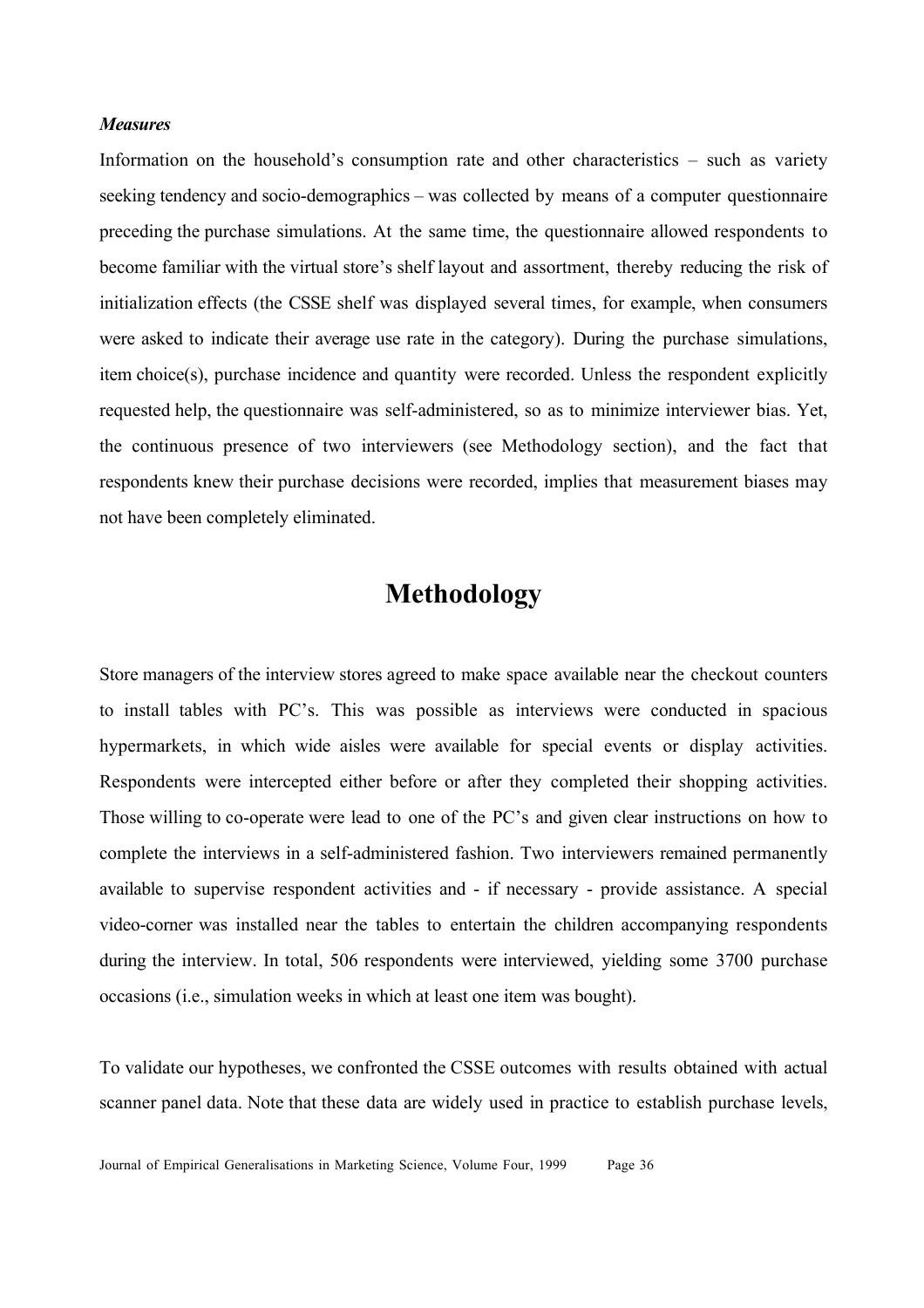market shares and promotional reactions. Data were available for 2 outlets of the considered retail chain, over 16 subsequent weeks, for all store customers possessing a chain loyalty card. In addition, information was collected on various types of in-store promotions during the period for which scanner panel data were available. In comparing the experimental with the scanner panel data, we corrected as much as possible for 'systematic' sample or 'selection' differences, and for differences in in-store conditions.

#### *Matching Samples and Store Conditions*

Inhabitants in the trading area of the outlets from which scanner panel data were available, have a socio-demographic profile that closely matches that of the outlets where CSSE interviews were conducted. In the scanner panel data set, we retain consumers who purchase at least one pack in the category per month: this minimum use rate is similar to the one used for screening CSSE respondents. For the jam category, this leaves us with information on 486 households in the experimental data set, and 283 households from the scanner panel data. While the scanner panel sample is based on consumers holding a chain loyalty card, the experimental sample is drawn from all consumers in the store. The implication of this difference in sampling frame is expected to be limited, as loyalty card penetration is considerable (chain surveys reveal that about 95% of store visitors are card holders), and does not imply exclusive patronage of that chain (many shoppers have loyalty cards for different chains). Yet, the risk that card holdership induces a bias in behavior for the scanner panel sample cannot be completely ruled out. Other potential differences between the experiment and real life setting concern the frequency with which consumers are confronted with the shelves (weekly visits in the experiment), and the width of the assortment presented (experiment comprises only subset of items). Information on scanner panel members' store visit frequency, and on whether CSSE consumers find their regularly purchased products on the computer shelves, was collected in the initial questionnaire. This information will be helpful in detecting potential biases in behavior arising from experimental store visit and assortment conditions (for instance, by examining differences in buying behavior between (i) consumers who visit the store on a weekly basis and those who have substantially lower or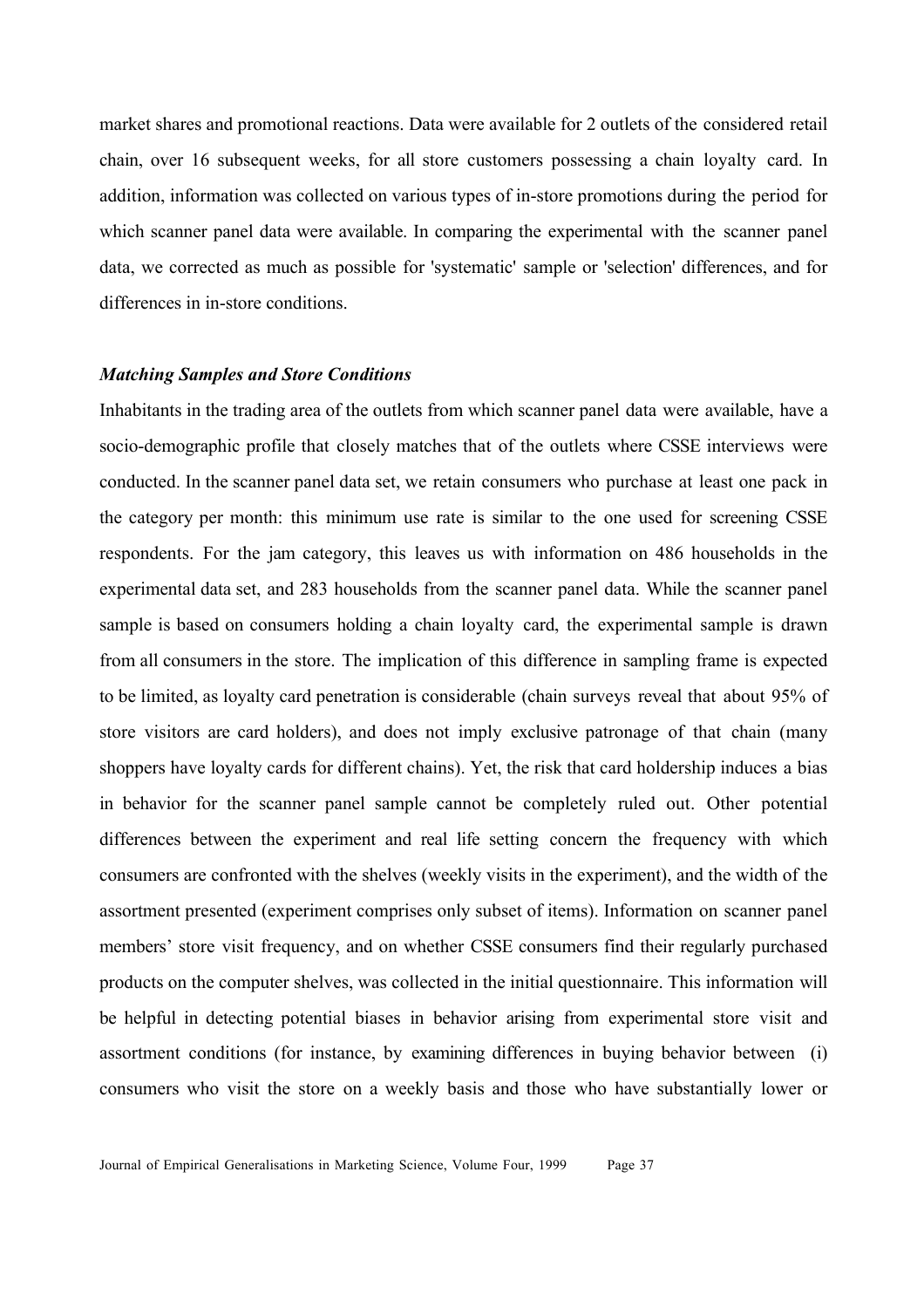higher shopping frequencies, and (ii) between consumers who did or did not find their favorite product on the virtual store shelf).

As outlined above, the artificial shelves presented on screen comprise only a subset of the items sold in the chain's outlets (22 out of 57 items for jam). The shelf layout is a reproduction of real store planograms for the category. While regular price levels in our experiment match those in the scanner panel data set, promotional conditions are somewhat different between the two data sets (see Hypothesis Tests section).

#### *Purchase Quantity and Choice Models*

As indicated above, Hypotheses 1 to 3 investigate the validity of CSSE purchase decisions in the absence of promotions. Promotion effects on purchase quantity and choice decisions should therefore be removed in order to test these hypotheses. With this purpose, we estimate for each data base: (i) a purchase quantity model, linking the number of units bought by a consumer in a given category and week, to household and marketing variables, and (ii) a stochastic choice model, explaining the choice probability of any item in the assortment, given a category purchase, as a function of item characteristics, previous choice decisions, and promotion variables. Purchase quantity probabilities per consumer are modeled as a Poisson-based process (see e.g. Bucklin and Gupta 1992, Dillon and Gupta 1996), household choice probabilities as a Multinomial Logit model (see e.g. Guadagni and Little 1983, Gupta 1988, Bucklin and Gupta 1992). Model specifications can be found in **Appendix 1** and **Appendix 2** respectively.

Using the parameter estimates, purchase quantity and choice probabilities under a no-promotion condition can be computed by setting all promotion variables equal to zero (see Hypotheses Tests section). Comparison of these values for the scanner panel and CSSE data sets allows to test Hypotheses 1 to 3. In addition, estimated promotion parameters can provide insight in to the realism of CSSE promotion effects on purchase quantity and choice decisions (Hypothesis 4).

Tests on the stability of purchase quantity and choice behavior in the CSSE (Hypothesis 5) are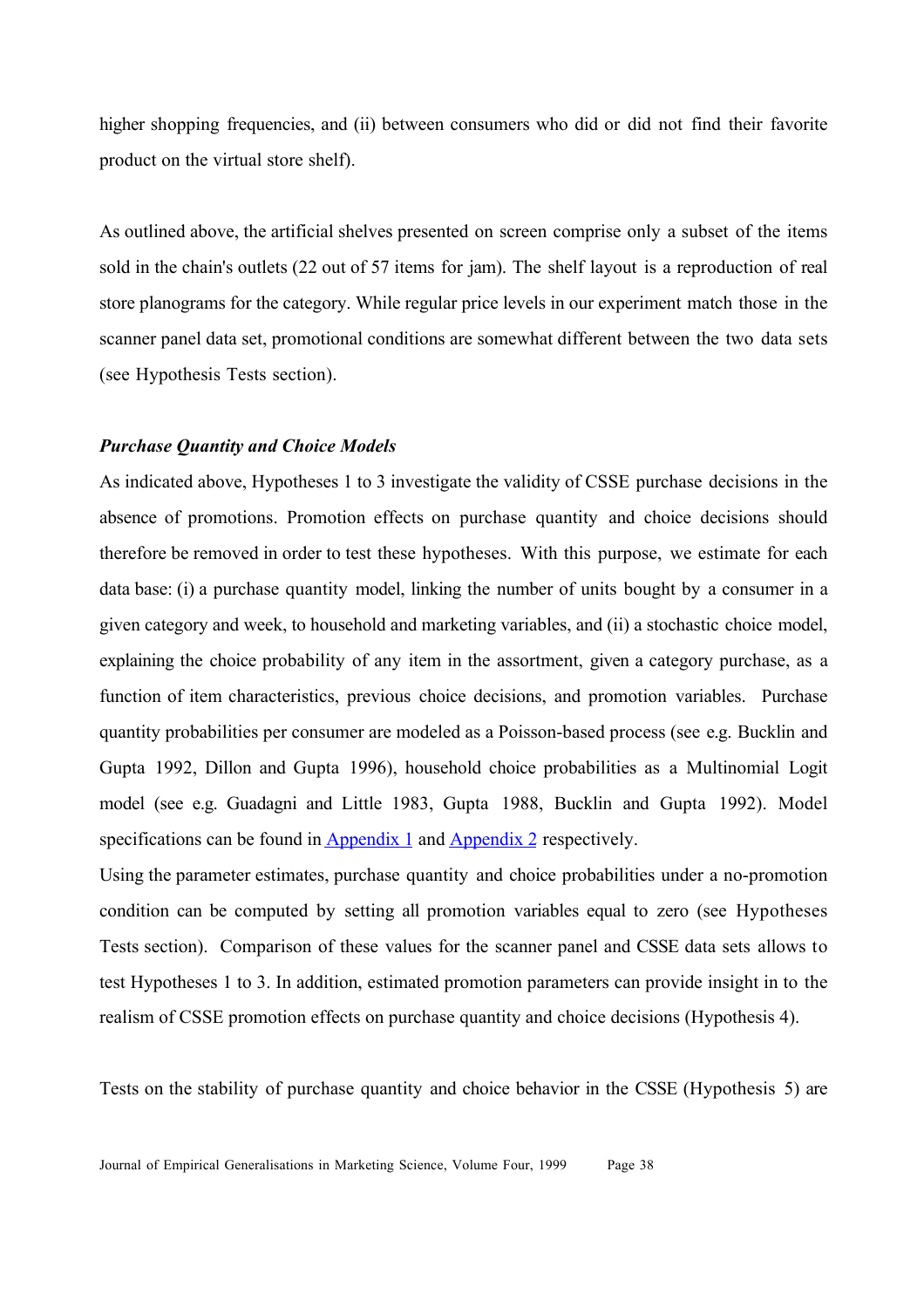carried out by introducing weekly parameters into the choice and quantity models for the experimental data set (i.e., for each simulation week, a dummy variable is incorporated into the model specification; see Appendix 1 and Appendix 2). When respondents systematically change their buying behavior over subsequent simulation periods, at least some of the week parameters should be significantly different from zero. Positive and significant parameters for the last weeks in the purchase quantity model would, for instance, indicate a tendency to increase purchase quantity towards the end of the purchase simulation.

Hypothesis 6, finally, is tested by comparing weekly purchase quantities and choice shares of national and store brands between (1) the subsample of respondents whose favorite item is available in the CSSE assortment, and (2) the subsample of respondents who did not find their most preferred item on the virtual store shelf. Since not all consumers face the same CSSE promotions, comparisons are carried out for computed quantities and choice shares under the nopromotion condition.

## **Estimation Results**

The purchase quantity model is estimated using maximum likelihood procedures. Estimation for the experimental data set is based on 11 weeks, week 1 being an initialization week for the lagged promotion effects. For the scanner panel data, weeks 1 to 4 serve as initialization weeks over which the household's use rate in the category is calculated, and model estimation is based on purchases from weeks 5 to 16. Both models provide a satisfactory fit, with Mean Absolute Percentage Errors (MAPE) for weekly purchase quantities of .059 in the experimental data set, and of .099 in the scanner data set. The estimation results - which can be obtained from the authors on request - reveal a highly significant positive effect for use rate, and negative impact for inventory level. Estimated promotion coefficients are either insignificant, or have the expected sign: a more detailed discussion of promotion effects is provided when discussing Hypothesis 4.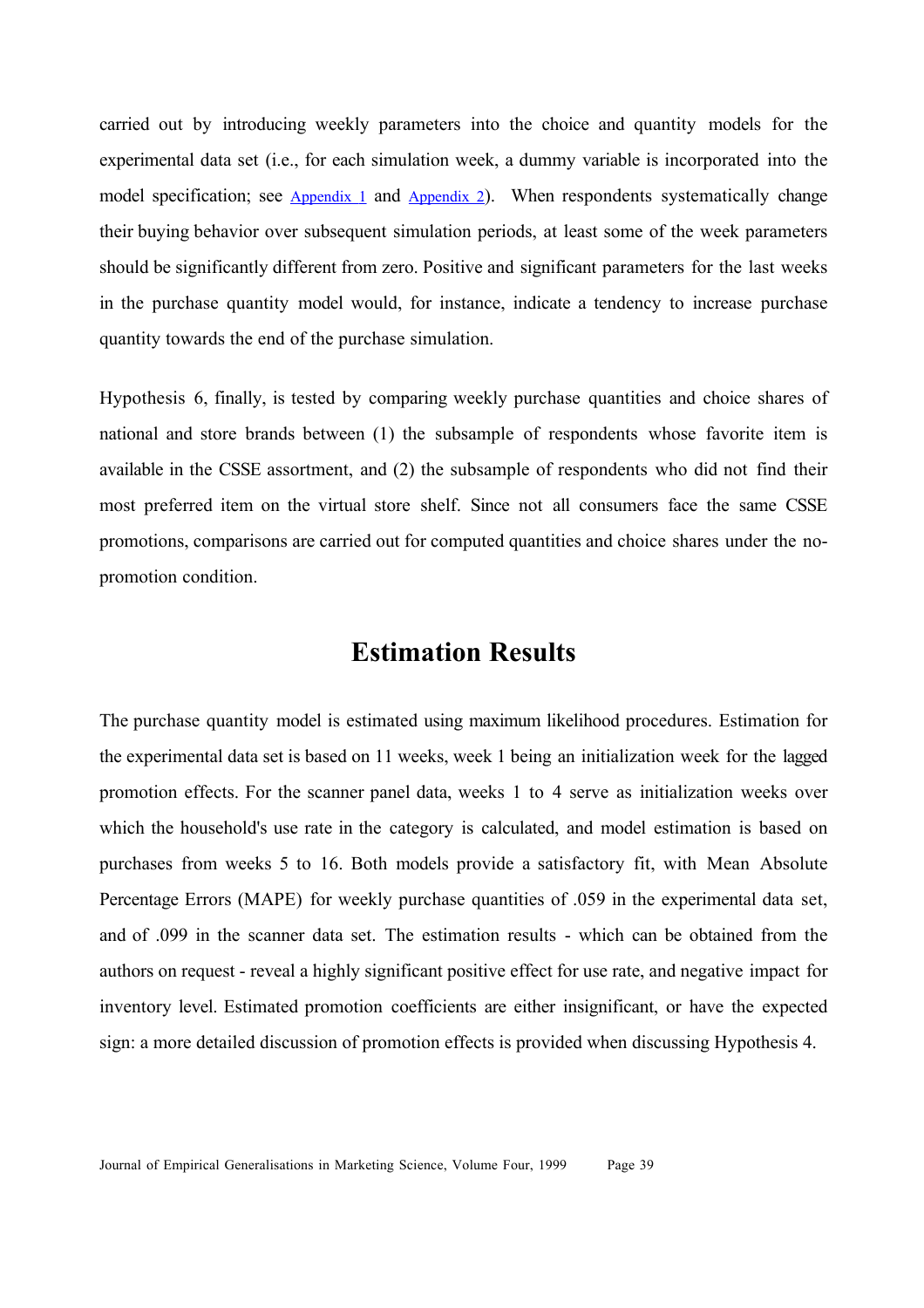Choice models are estimated by maximum likelihood procedures, using information from weeks 5 to 12 for the experimental data set, and from weeks 5 to 16 for the scanner data set. Weeks 1 to 4 again serve as initialization weeks, to compute the household's intrinsic preferences (loyalty variables) and variety seeking tendency. Goodness of fit appears to be satisfactory for both data sets, with MAPE in brand shares of .080 and .091 for the experimental and scanning data set, respectively. Estimation results further reveal that most coefficients are significant and have the expected sign. To test whether the MNL model's IIA assumption is justified, a procedure suggested by Fader and Hardie (1996) was applied. Results demonstrate that both data sets comply with the IIA assumption.

## **Hypothesis Tests**

#### *Hypothesis 1*

*In the presence of inventory cues, the number of units purchased by consumers in a CSSE is in line with actual purchases.*

To check whether experimental purchases match what consumers buy in real life settings, we compare the weekly experimental purchase rates with those obtained from the scanner panel data set. Week 1 is left out of this analysis as it is considered exceptional (starting inventory is zero for all consumers), and since the purchase quantity model is estimated for weeks 2 to 12. Next to observed experimental purchases, which may be affected by promotional activities in the experiment, we calculate expected weekly purchase quantities per consumer in the absence of promotions. These expected quantities are obtained from the purchase quantity model through 'dynamic' simulation, taking into account that consumers who buy less in a given week when the promotion is absent, will end up with a lower inventory level at the beginning of the following week, and hence are more likely to buy larger quantities then. For purposes of comparison, we also include expected quantities from the Poisson model when promotions are present.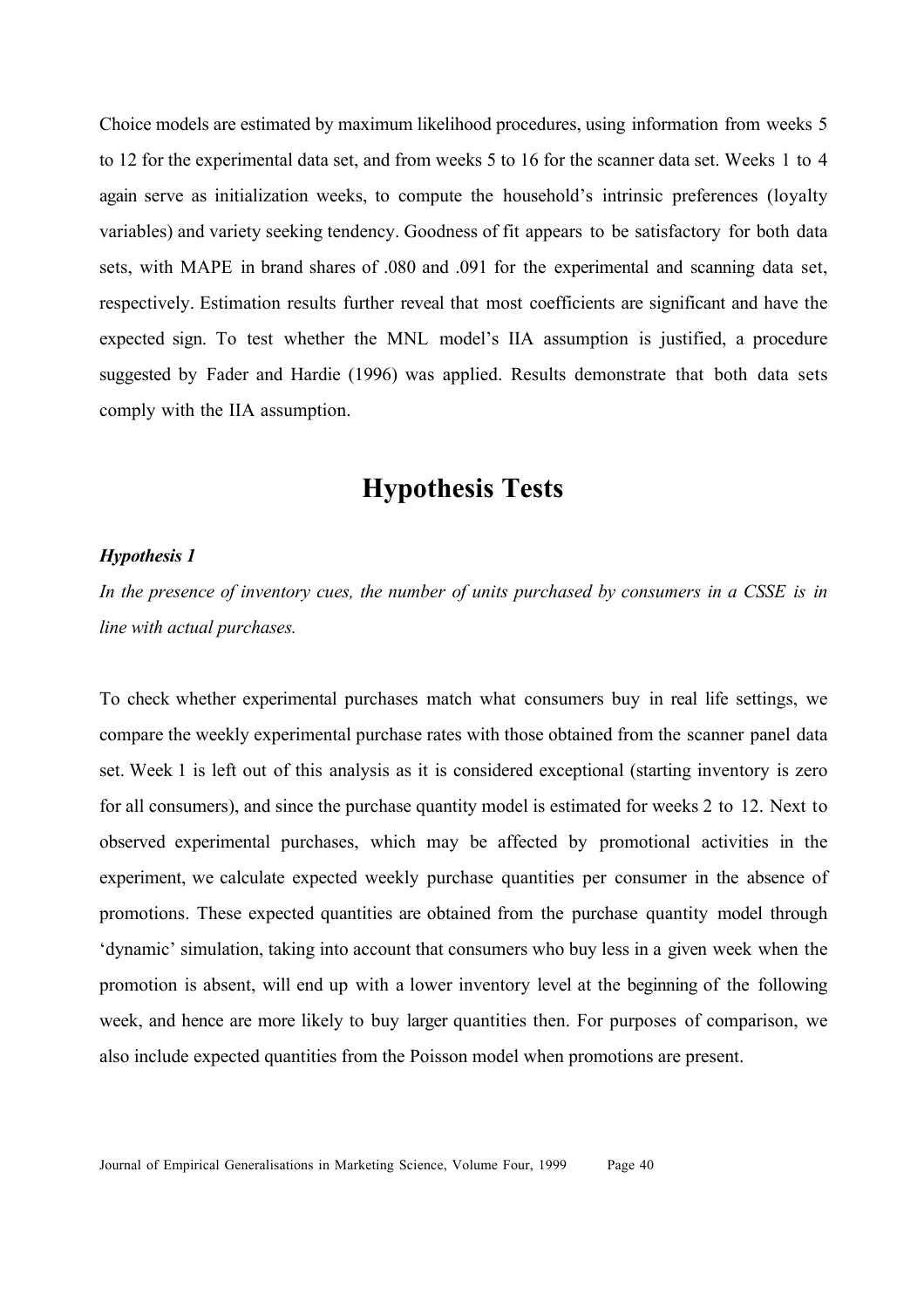

Figure 1 shows a histogram of weekly purchases per consumer as they are (i) observed in the experiment, (ii) simulated in the experiment under the no-promotion condition, (ii) observed from the scanner panel, and (iv) simulated for the scanner panel in the absence of promotions. Note that in the scanner panel data, eliminating the impact of promotions leads to a more pronounced shift towards lower quantities<sup>1</sup> than for the experimental data. This follows from the frequency as well as from the nature of the promotional actions: the scanner panel data are characterized by somewhat more frequent promotions that, in contrast with those in the experimental setting, may encompass various tastes of the promoted brand simultaneously and are featured in retailer

 $\overline{a}$  $1$ <sup>1</sup> This shift is especially apparent at the lower end of the graph. A tentative explanation for this phenomenon is that promotional purchase quantity shifts are largely due to purchase acceleration (see e.g. Gupta, 1988), implying short term peaks and post-promotion dips in category purchases. For heavy users, who consume at least one pack per week and are likely to buy the product on a weekly basis, almost all post promotion dips are likely to occur within the sixteen-week period, and to compensate for the immediate sales peaks. For light users (weekly consumption below one pack), post promotion dips will to a considerable extent be observed after the observation period, and not yet intervene in the simulated quantities for the sixteen-week period. The necessary downward correction within the observation period is therefore larger for light users, at the low end of the graph.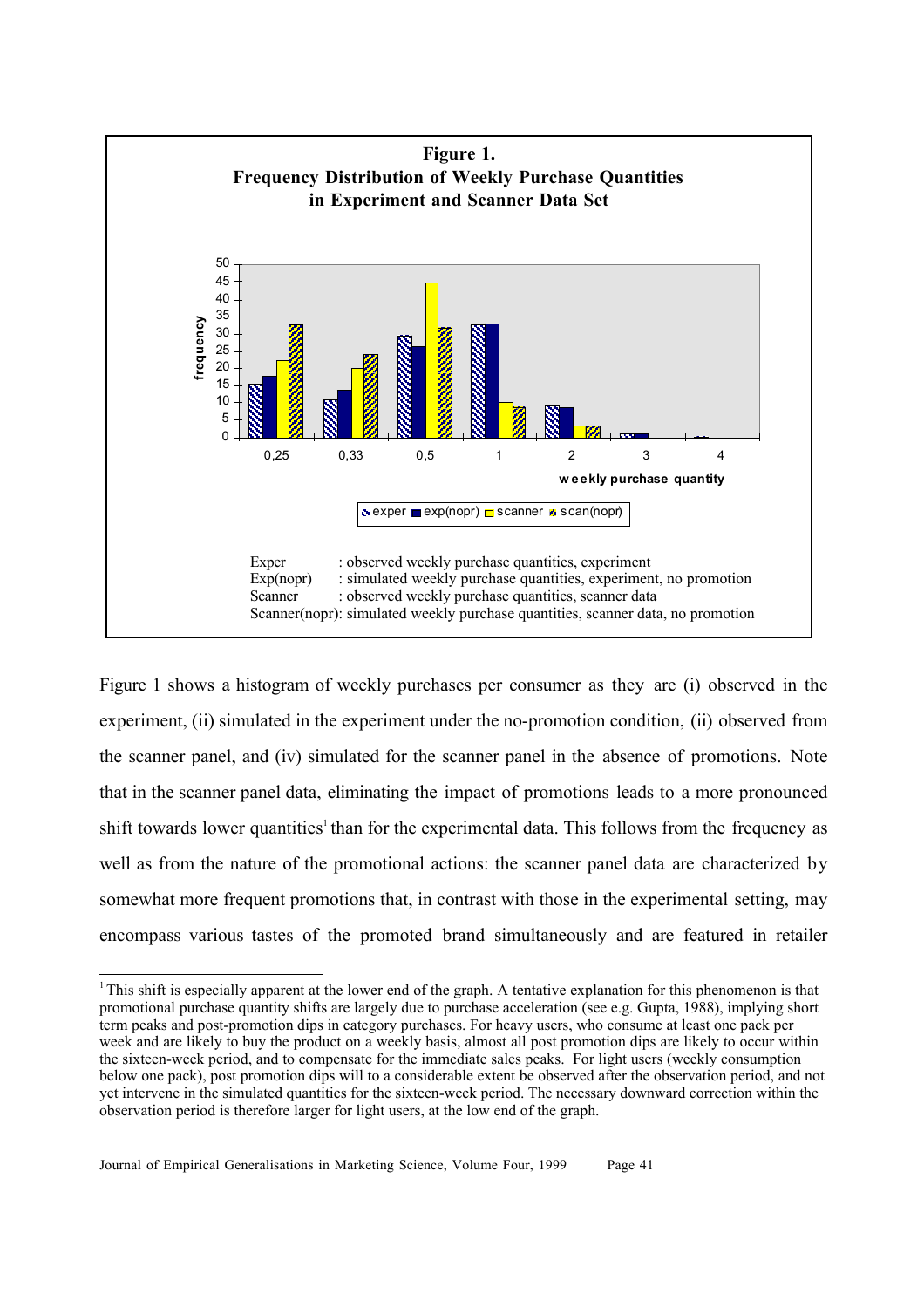leaflets. From Figure 1, we observe that the experiment has a higher frequency for larger weekly quantities per consumer (1 or 2 units per week) compared to the scanning data set. The proportion of buyers adopting only 1 unit every 3 weeks (use rate .33) or every 4 weeks (use rate .25) is more important in the scanner panel than among CSSE consumers. A non-parametric test on the difference between the quantity distributions indicates that the deviations are significant (Man-Whitney  $z=8.765$ ;  $p=0.00$ ). Table 2, which summarizes means and standard deviations for the various weekly purchasing rates, provides further support for this finding. We therefore have to reject our hypothesis that experimental purchase rates coincide with real life purchase frequencies. Despite the presence of the inventory cue (which acts as an implicit space constraint), we find that experimental purchase quantities systematically exceed scanner purchases.

|                               | Experiment | Scanning |
|-------------------------------|------------|----------|
| Observed                      | .82(.59)   | .53(.35) |
| Simulated, with promotions    | .79(.55)   | .56(.40) |
| Simulated, without promotions | .76(.54)   | .48(.34) |

**Table 2. Means (Standard Deviations) of weekly purchases in the experiment and scanner data set**

These differences are not likely to result from card holdership bias: ceteris paribus, one would expect shoppers possessing a loyalty card (and from which the scanner sample was drawn) to purchase at least as much in the chain as non-card holders. Further analysis revealed that purchase quantity deviations cannot be attributed to differences in shopping frequency between experimental and scanner panel consumers. An interesting finding, though, is that within the experimental setting, consumers' purchases coincide with self-reported use rates. Figure 2 provides a histogram of consumers' self-reported use rates, and observed as well as simulated experimental purchase quantities. A Wilcoxon Matched-Pairs Signed-Ranks test confirms that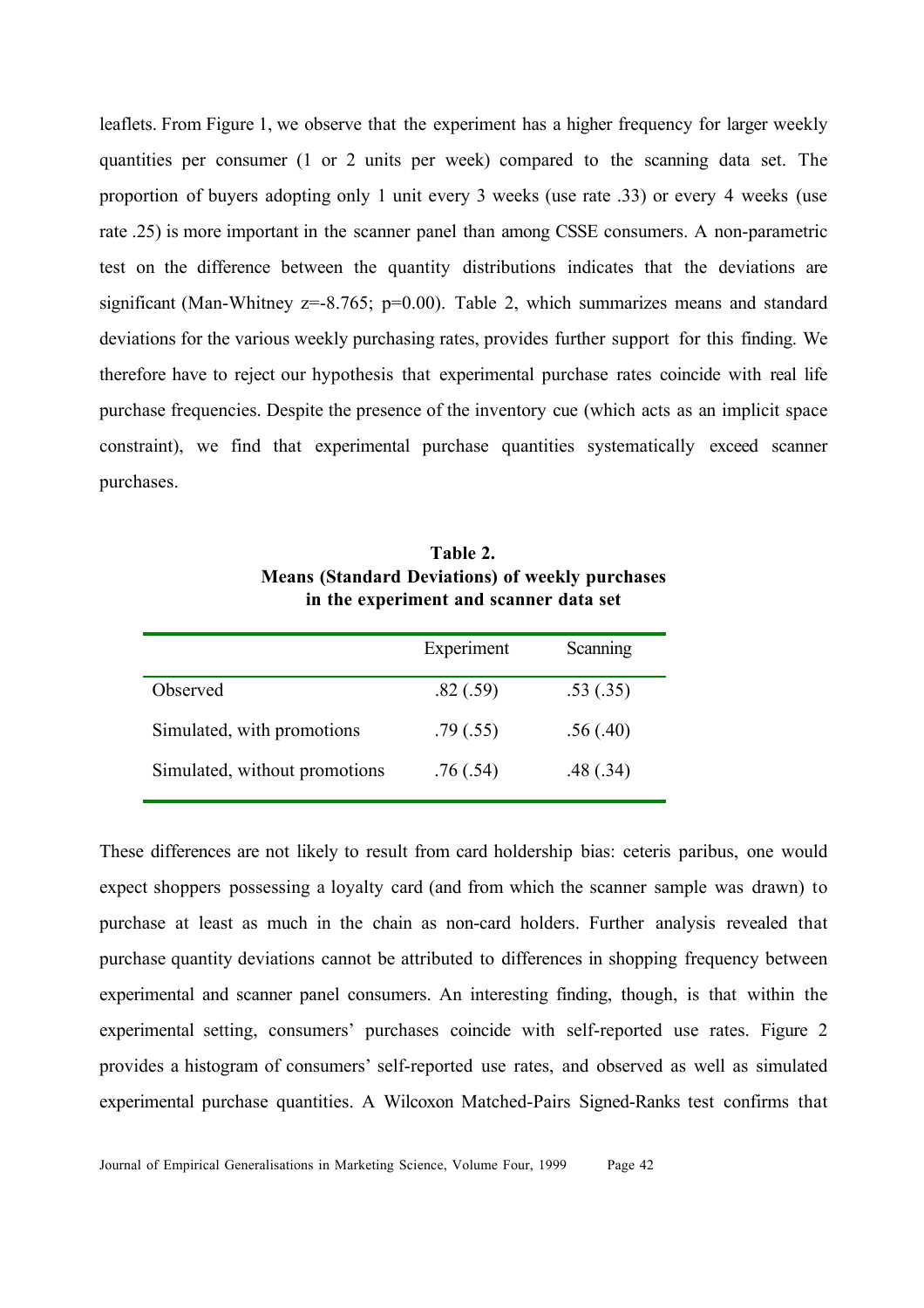reported and observed experimental use rates have the same distribution (the test-value is equal to -.575, p=.565). Having specified a use rate, consumers tend to engage in experimental purchases consistent with this estimate. They are encouraged to do so since their inventory level throughout the experiment is based on the use rate estimate. This finding offers a tentative explanation for why Hypothesis 1 fails. If consumers overestimate their use rate, this will be translated into exaggerated experimental purchase quantities. Earlier studies have indeed shown that in an interview setting, respondents have a tendency to overstate purchases (Sudman 1964, Wind and Lerner 1979). Under these assumptions, a meaningful approach for future CSSE would be to estimate respondents' use rates on the basis of their past observed purchase behavior, and to rely upon this information for experimental inventory updates instead of upon their selfreported use rates.

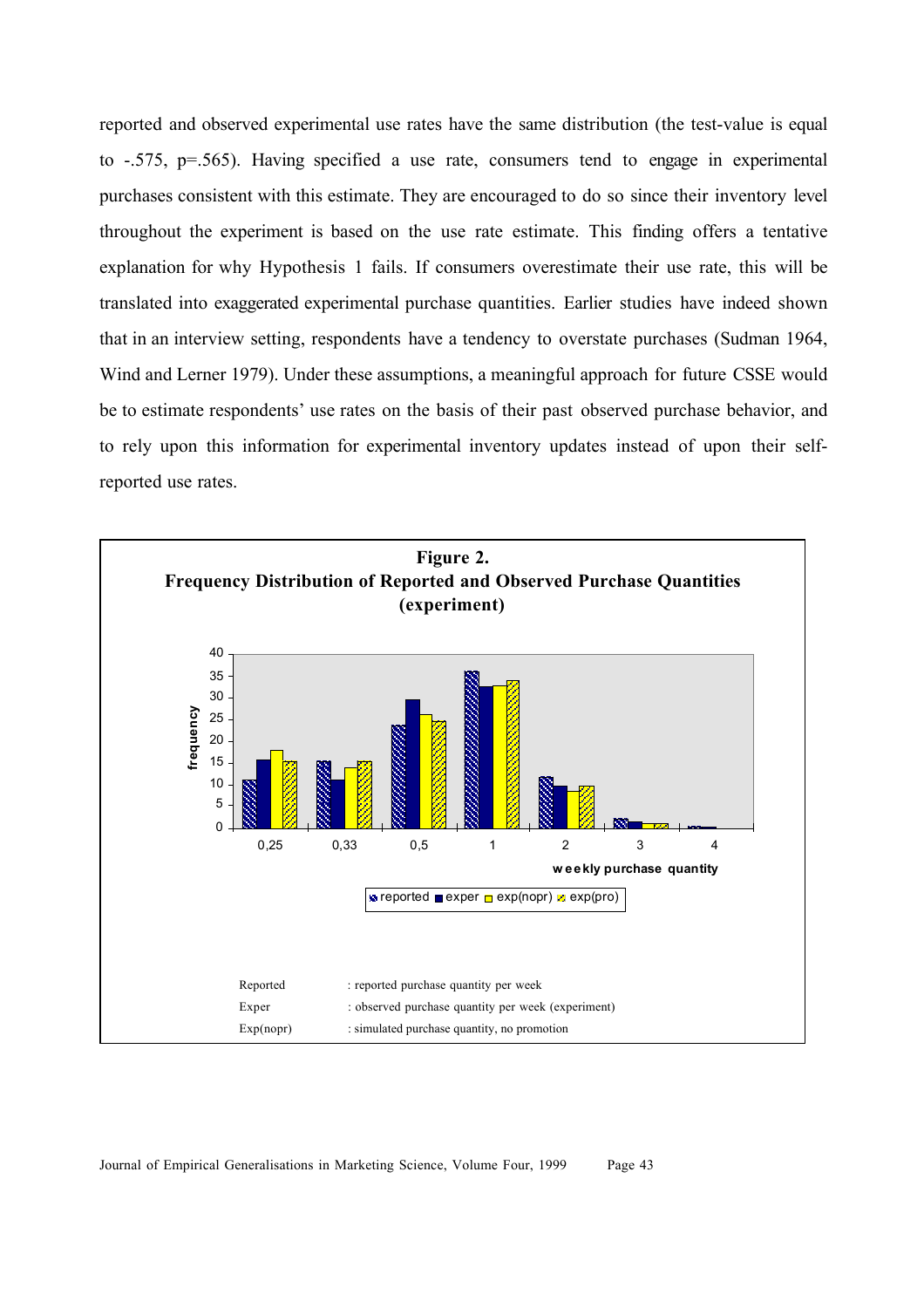#### *Hypothesis 2*

*In the context of CSSE, consumers tend to buy more national brands, and less private labels and generics, than in reality.*

In comparing market share levels across data sets, we have to account for differences in promotional conditions and assortments: two minor national brands of the scanner panel store's assortment are not included in the experiment, while for other national brands and the private label some taste variants are missing. To make the results comparable, we therefore predict market shares for both data sets in the absence of promotions, and rescale the (predicted) scanner data market shares of items included in the experiment so that they sum to one. Figure 3 provides a summary of these calculations. It reports, for the brands and items included in the experiment: (i) the observed market shares in the experimental data set, (ii) predicted shares in the experiment under the no-promotion condition, (iii) observed scanner data shares of items available in the experiment (rescaled so that they sum to one), and (iv) predicted scanner data shares in the absence of promotions, for the items available in the experiment, rescaled to sum to one. Note that correcting for promotions leads to a marked decline in share for NB1: this brand is regularly promoted in both the experimental and the scanning data set. NB2 is never on promotion in the CSSE, and subject to occasional promotional activities in the scanning data set. This explains why it benefits from promotional corrections in the CSSE data (by capturing some of NB1's share), while those corrections do not make a difference in the scanning data set (own promotional share lost, but compensated by absence of promotions for NB1). A similar finding holds for the private label, which is promoted in both data sets, but much less heavily or effectively so than NB1. The Generic, finally, is never on deal, and benefits from the elimination of promotion effects by capturing part of NB1's share.

Turning to Hypothesis 2, some interesting patterns emerge from Figure 3. For two of the national brands (NB1 and NB3), experimental shares significantly and systematically exceed true shares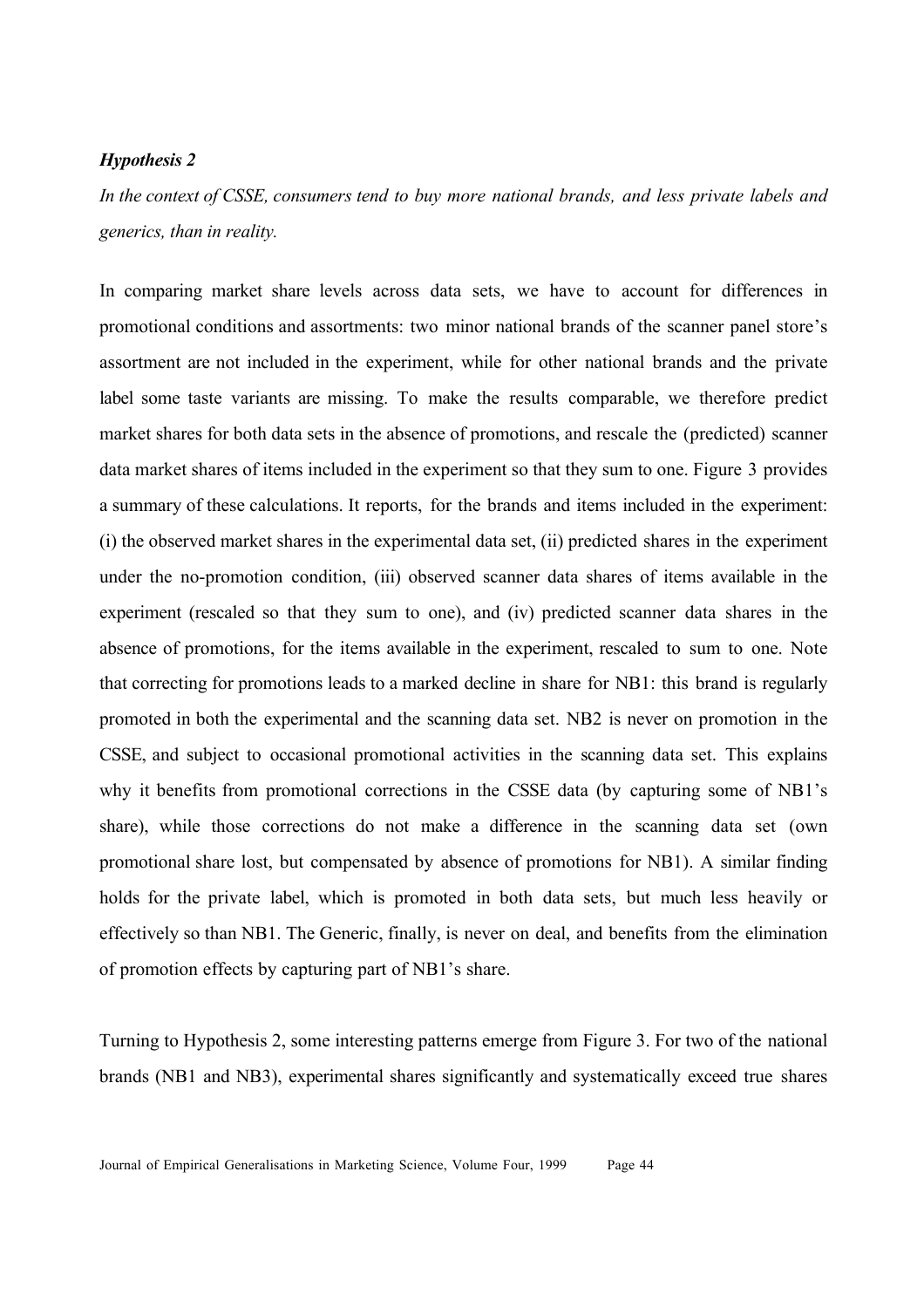(based on a t-test of the significance between two estimated proportions). This finding is in line with our hypothesis. For the generic product, observed experimental share is significantly below observed scanning share, and predicted experimental share without promotions is substantially below predicted scanner share. This observation, too, is consistent with our expectations. Yet, the findings for the Private Label do not coincide with the hypothesized pattern. After correcting for promotional differences, Private Label share in the experiment is comparable to the market portion it captures in the scanner panel data set. Finally, experimental share for one National Brand NB2 is in line with the rescaled scanning data share.



We conclude from this discussion that the results provide partial support for Hypothesis 2. Like Burke et al. (1992), we find that choice shares tend to be overestimated for national brands, and that the experimental data set systematically underestimates the true share of generic products. Yet, no such underestimation is found for the private label. A plausible explanation is, that customers of the analyzed supermarket chain have come to perceive private labels as valuable and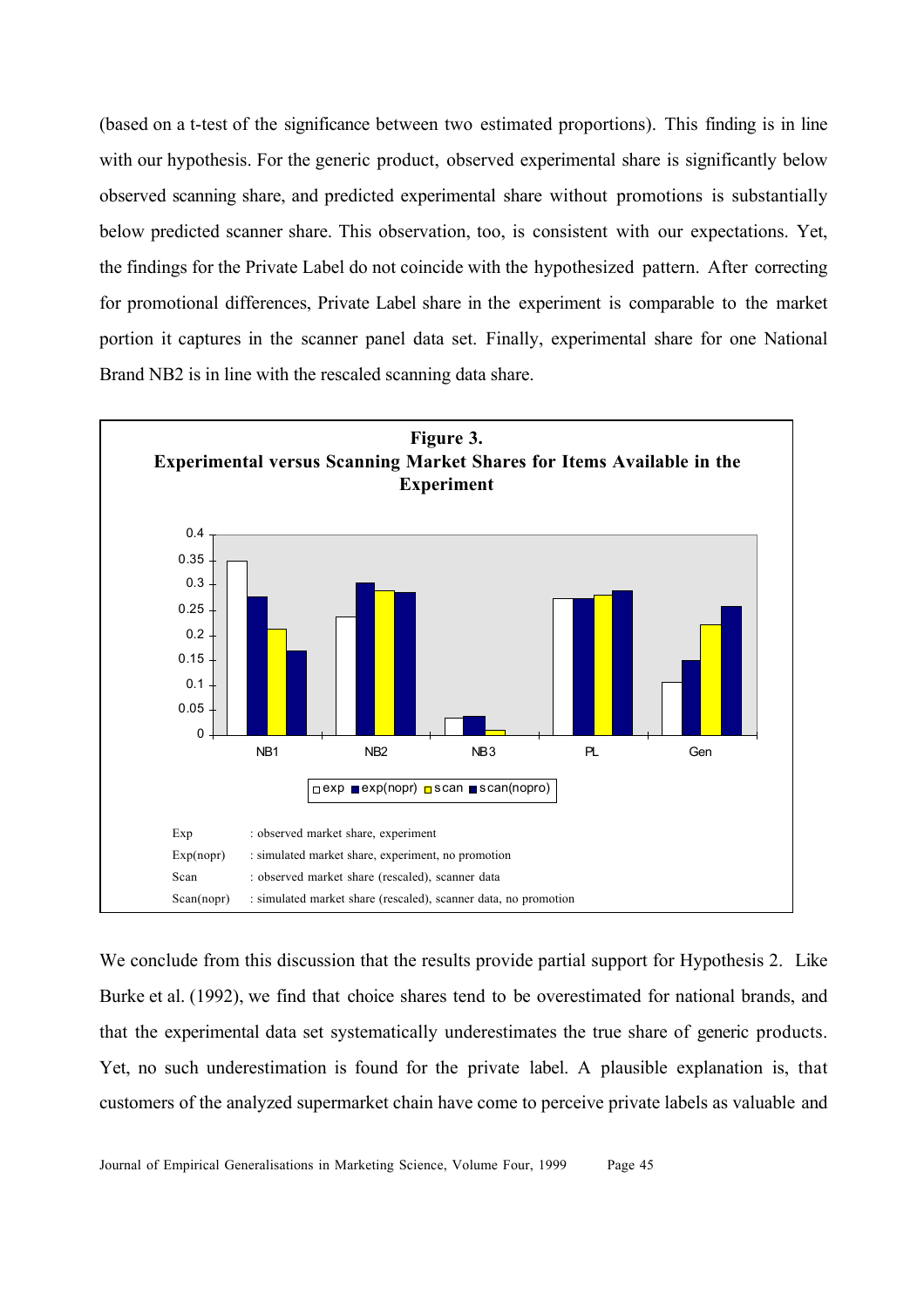socially acceptable alternatives, in contrast to generics which are still attributed a negative sign value. As suggested in a recent article by Bronnenberg and Wathieu (1996), the quality gap between national brands and private labels appears to be closing. Dhar and Hoch's (1997) study further demonstrates that the performance of store brands varies widely among retailers and product categories, depending on factors such as the quality and breadth of private label offerings, the retailer's overall pricing strategy, and degree of promotional support for private labels. The realism of private labels' choice shares in CSSE's may therefore depend on these factors and associated buyer perceptions, yielding biased estimates for some retail chains and/or product categories but not for others.

#### *Hypothesis 3*

*In the context of CSSE, consumers seek less variation in choice behavior than in reality.*

To test for differences in purchase variation between experimental and real life settings, we compute the level of entropy in the purchase history of CSSE and scanner panel households. Entropy is a widely accepted measure of purchase variation, and indicates whether a household tends to concentrate purchases in a single item (entropy equal to 0) or to spread purchases over several items (entropy>0; the measure equals 1 at maximum level of variation) (see e.g. Van Trijp and Steenkamp, 1990). Since jam items differ in brand and taste, both attributes are accounted for

| Table 3.                                                                    |  |
|-----------------------------------------------------------------------------|--|
| Mean (Standard Deviation) of Entropy in the experiment and scanner data set |  |

|                  | Experiment | Scanning  |
|------------------|------------|-----------|
| absolute entropy | 1.18(0.45) | 1.00(.39) |
| relative entropy | .57(23)    | .54(.21)  |

in our entropy computations.

Table 3 reports the average entropy measure, and its standard deviation, across households in

Journal of Empirical Generalisations in Marketing Science, Volume Four, 1999 Page 46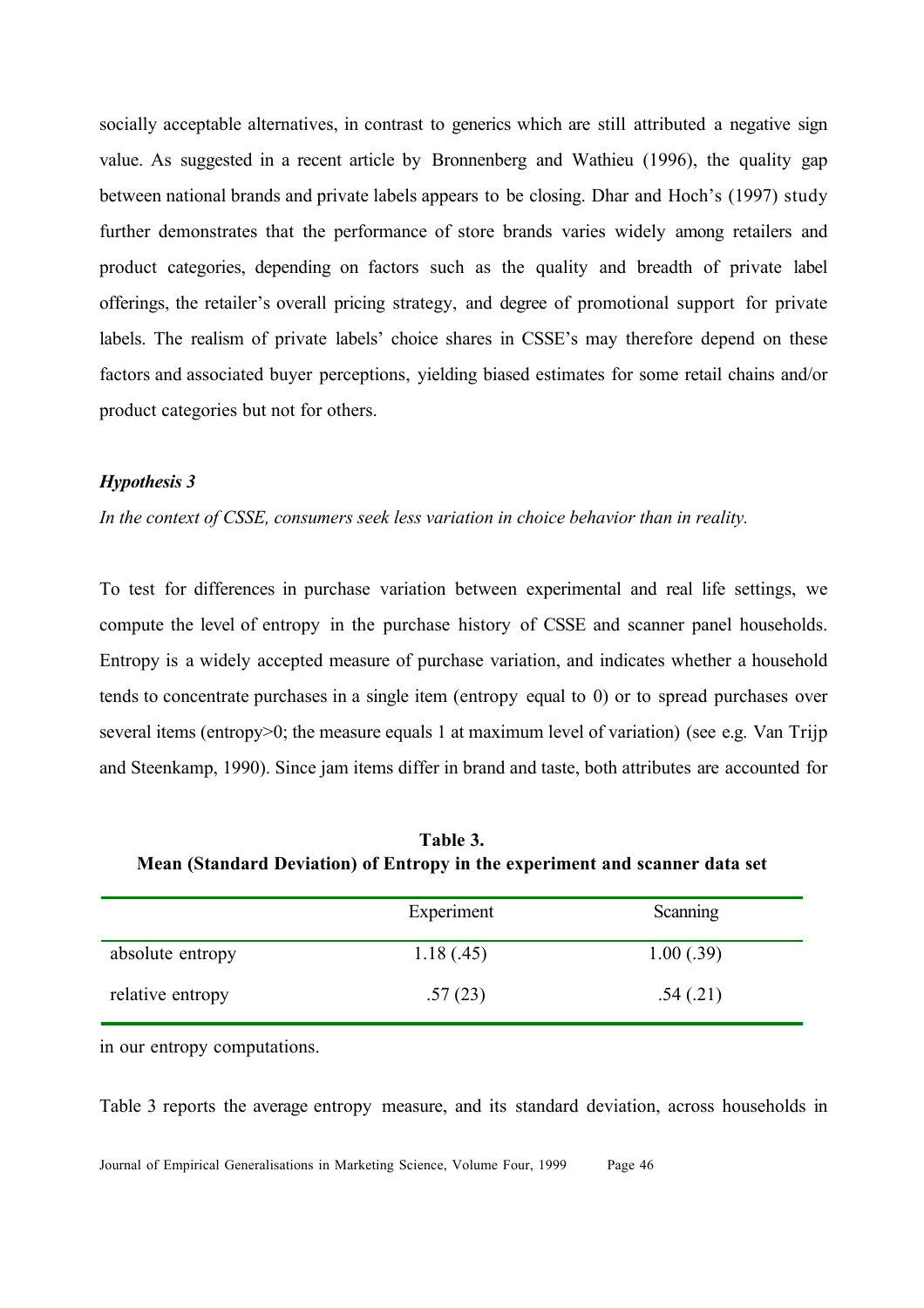both data sets. As assortment depth and purchase quantities differ across data sets, 'absolute' entropy levels are not really comparable. We therefore calculate household's relative entropy levels (see Appendix 2), the mean and standard deviations of which are also reported in Table 3. Clearly, entropy levels are highly comparable across data sets. A non-parametric test reveals that while absolute entropies differ (Man-Whitney  $z=5.14$ ,  $p=0$ ), there is no significant deviation between relative entropy distributions in both data sets  $(z=1.14, p=.254)$ : we therefore reject Hypothesis 3. A possible reason why dynamic buying behavior turns out to be realistic in our experiment, in contrast to Burke et al.'s (1992) findings, is that out interview instructions made variety seeking behavior more 'rationally acceptable' to consumers (see Malhotra 1996). As indicated above, the task to imitate real purchase behavior was illustrated by a number of examples, including the tendency to switch among different items or to stay with the same item(s). Burke et al.'s respondents may have restrained from switching, fearing that such behavior would be considered to be irrational and inconsistent

#### *Hypothesis 4*

*Consumers react more strongly to sales promotion offers in CSSE than in reality.*

Table 4 summarizes the results for various promotion types in the two data sets: it reports the promotion parameters  $(\beta_{\text{pro}})$  and their standard deviations. As the scanner data set did not include coupons or gift promotions, the comparison is limited to price cuts and quantity discounts. Table 4 reports on promotional effects for national brands and private labels separately, which have been found to generate different promotional reactions (see e.g. Blattberg and Neslin 1990, Sethuraman 1995 and 1996). A distinction is also maintained between featured and non-featured price cuts for the scanner data set. In the computer experiment, all promotions are automatically in-store and thus non-featured.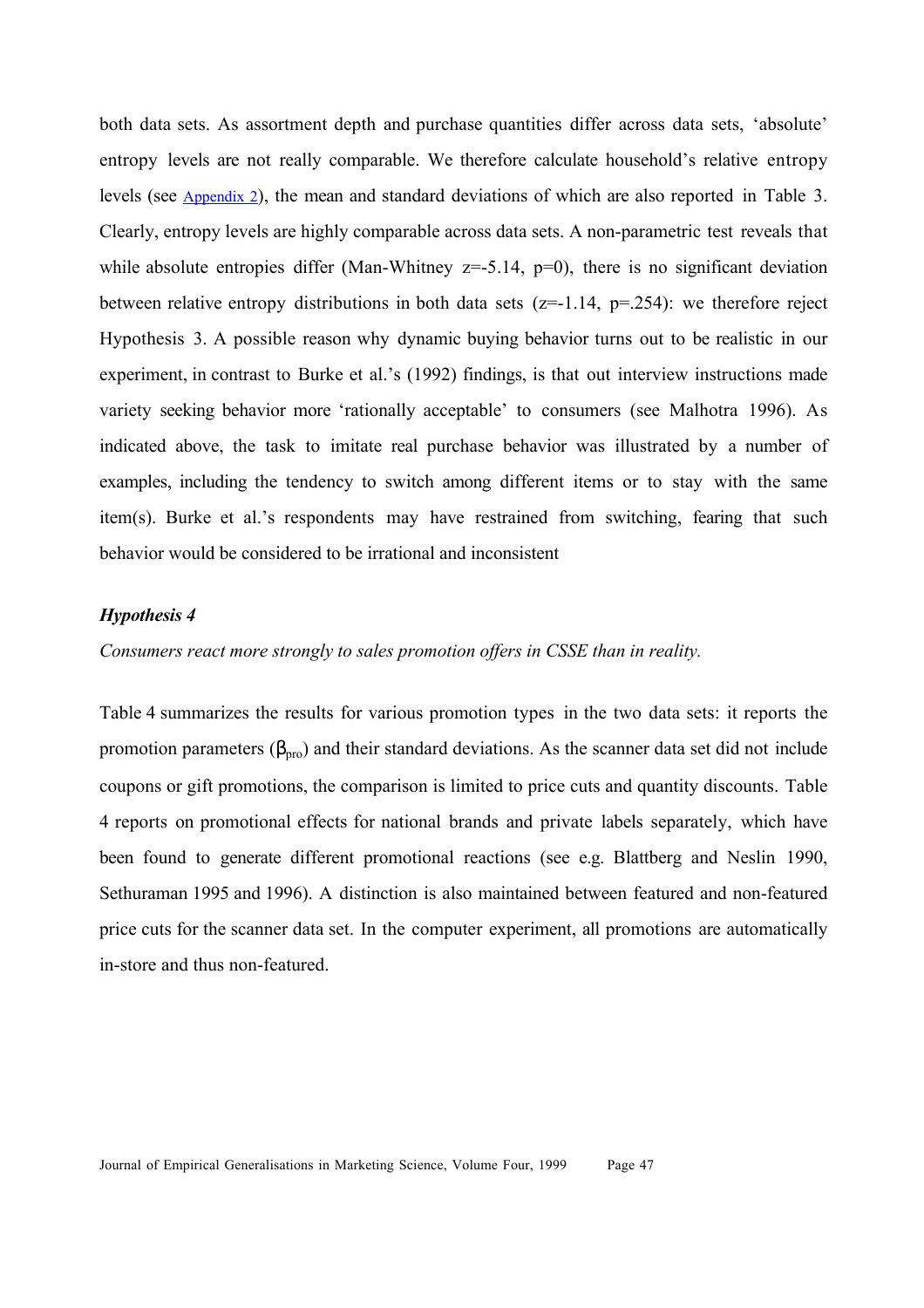| $\Gamma$ romotion parameters $p_{\text{prop}}$ (and their standard deviations)   |                       |                      |                          |
|----------------------------------------------------------------------------------|-----------------------|----------------------|--------------------------|
| for various brand types and instruments, in the experiment and scanner data set. |                       |                      |                          |
| Table 4a: PURCHASE QUANTITY                                                      |                       |                      |                          |
| Promotion instrument                                                             | Brand type            | <b>Scanning Data</b> | <b>Experimental Data</b> |
| Featured Price Cut:                                                              | <b>National Brand</b> |                      |                          |
|                                                                                  | Private Label         | .13(01)              |                          |
| Non-featured Price Cut:                                                          | <b>National Brand</b> | $.02$ $(.02)$        | .16(.09)                 |
|                                                                                  | Private Label         |                      | .04(.10)                 |
| <b>Quantity Discount:</b>                                                        | <b>National Brand</b> | .05(.02)             | .15(.10)                 |
|                                                                                  | Private Label         |                      | .06(.10)                 |
| Table 4b: CHOICE                                                                 |                       |                      |                          |
| Promotion instrument                                                             | Brand type            | <b>Scanning Data</b> | <b>Experimental Data</b> |
| <b>Featured Price Cut:</b>                                                       | National Brand        |                      |                          |
|                                                                                  | Private Label         | 1.74(.64)            |                          |
| Non-featured Price Cut:                                                          | National Brand        | .48(.64)             | 2.77(0.21)               |
|                                                                                  | Private Label         |                      | 2.03(.26)                |
| <b>Quantity Discount:</b>                                                        | National Brand        | 1.00(.56)            | 2.78(.24)                |
|                                                                                  |                       | 1.70(.99)            |                          |
|                                                                                  | Private Label         |                      | 1.76(.27)                |

**Table 4. Promotion parameters** βpro **(and their standard deviations)**

<sup>a</sup> Featured promotion in the scanner panel data set, non-featured in the experimental data set.

 $<sup>b</sup>$  Bold = significant at the 10% level</sup>

Even though the difference in promotion conditions (national brand versus private label, featured or non-featured) complicates the comparison between data sets, some interesting patterns emerge. For the *purchase quantity model*, the exponent of the promotion parameter  $(exp(\beta_{\text{pro}}))$ can be easily interpreted: it quantifies the ratio of expected weekly purchase quantity with and without  $a(n)$  (additional) promotion action. From the purchase quantity model estimates in Table 4a, it seems that comparable promotions in the scanner data set are somewhat less effective than experimental promotions: both the non-featured price cut and the quantity discount for the national brand have a significantly larger impact in the experimental than in the scanning setting (based on a t-test on parameter differences). One reason might be that scanning promotions on an item more often coincide with promotions of other items of the same brand, which reduces their impact. On the other hand, it seems like the on-shelf promotions in the experiment act more like 'displayed' promotions, which typically entail more pronounced consumer reactions (see e.g. Blattberg and Neslin 1990, Narasimhan et al. 1996). Though no specific display materials are used to support them, the fact that CSSE consumers are placed in a front view of the (reduced) shelf, instead of walking through the aisle in a noisy store environment, may lift promotions up to a 'display' status. Comparing the relative effectiveness of promotions within the experimental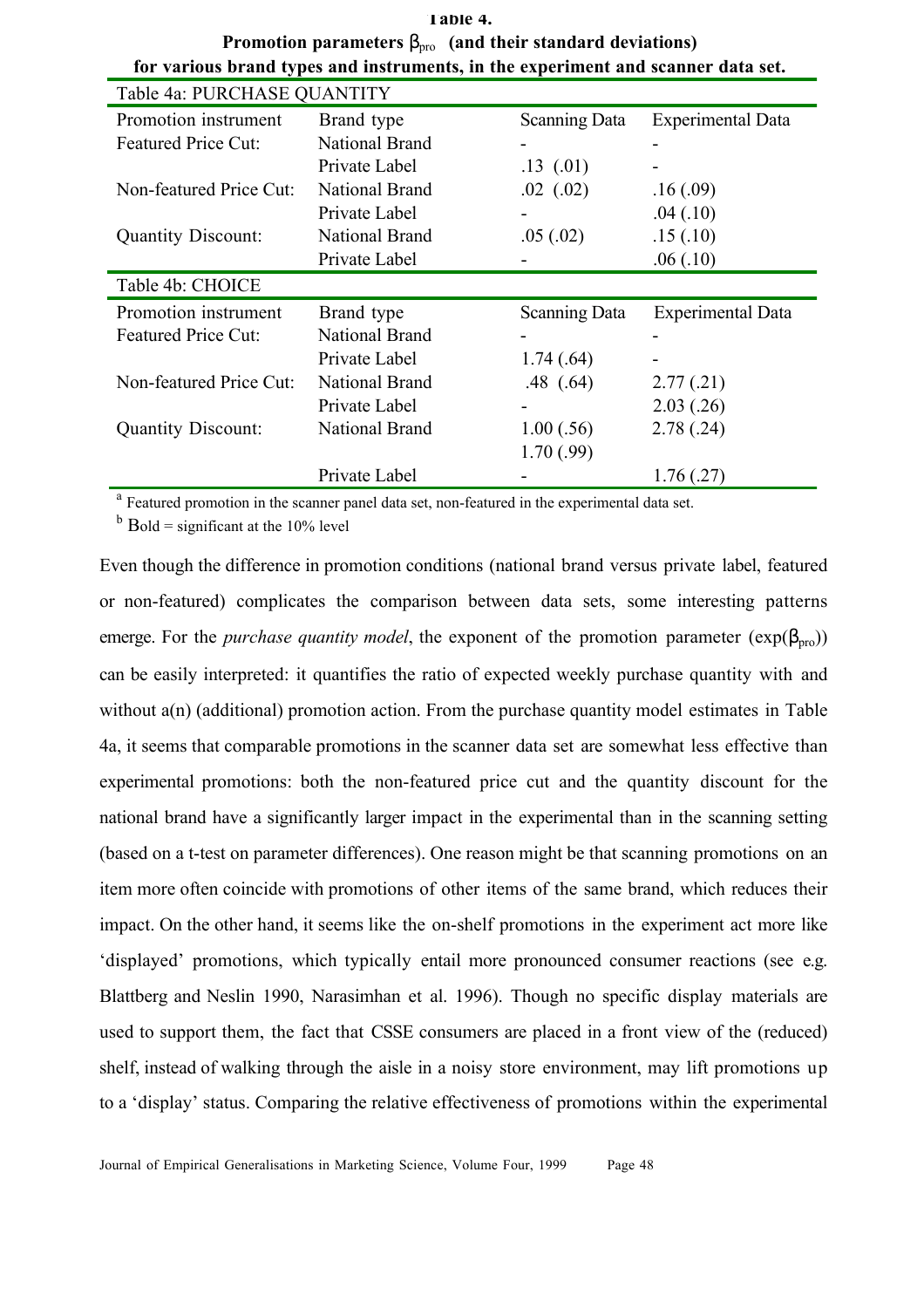setting, we find National Brand promotions to be significantly more effective than Private Label deals of the same type. This observation is in line with findings in the literature on asymmetric promotion effects between brand types (see e.g. Tellis and Zufryden 1995, Sethuraman 1995 and 1996), and indicates that –though the absolute promotion effect is overrated – comparisons across brands still seem realistic.

Table 4b reports promotion parameters and their standard deviations for the choice models in the scanner and the experimental data set. Being multinomial logit model parameters obtained from different samples, their absolute values cannot be readily compared to yield insights into 'true' differences in promotional effectiveness. Parameter differences might reflect deviations in the variance or uncertainty in consumer decisions in both settings (the scale parameter in the multinomial logit model) rather than differences in promotion reactions as such. Informal inspection of model estimates reveals that most parameter values - including those associated with explanatory variables other than promotions like loyalty, variety seeking and last purchase variables - are larger in magnitude in the experimental model compared to the scanning model. This suggests that the difference in promotion parameters reported in Table 4b might well be due to experimental conditions affecting the variability in consumer decisions overall (increase in the scale parameter) rather than to a particularly stronger promotion response<sup>2</sup>. Clearly, further research is needed on this issue. The promotion parameters from the choice models do, however, allow to compare the relative impact of various promotions within the experimental setting. Like for the purchase quantity model, National Brand promotions are found to generate a significantly stronger response than their Private Label counterparts.

We conclude that the preliminary results roughly point in the direction of Hypothesis 4 for purchase quantity effects of promotions. In addition, the estimates reveal that, in the experimental setting, National Brand Promotions generate stronger response than similar Private Label activities, a finding in line with expectations from the literature. This suggests that, even

<sup>&</sup>lt;sup>2</sup> Since the explanatory variables in both choice models differ, the formal test suggested by Swait and Louvière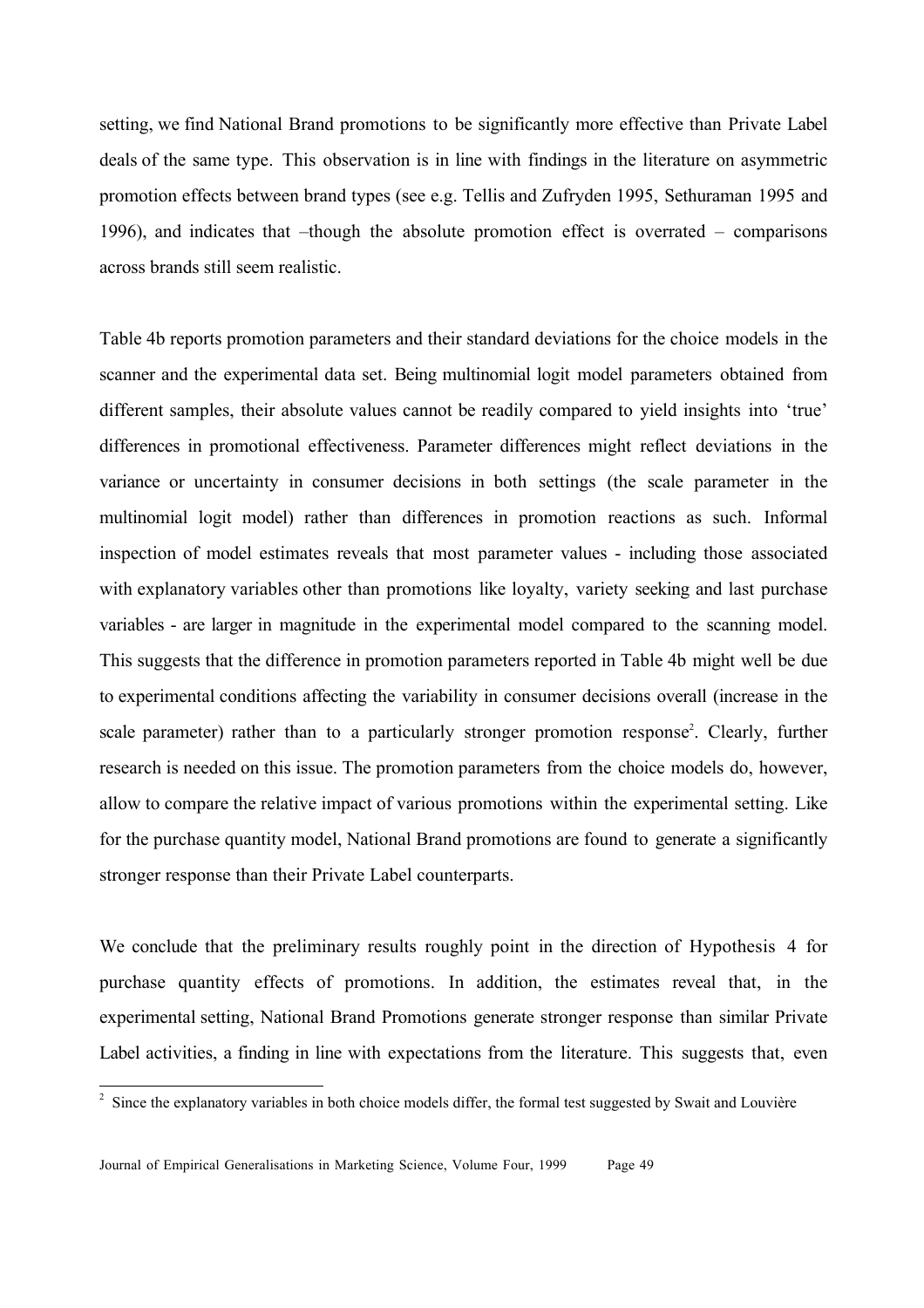though some doubt remains on the generalizability of absolute promotion estimates, CSSE do yield meaningful insights into the relative effectiveness of promotions for different brands.

#### *Hypothesis 5*

 $\overline{a}$ 

*Consumers do not systematically change their purchase behavior (quantity and choice decisions) over subsequent simulation periods of a CSSE.*

To assess whether systematic differences in quantity and choice appear over the 12 subsequent weeks, we re-estimate the purchase quantity and choice models for the experimental data set including weekly dummy variables. In the purchase quantity model, only weeks 1 and 2 lead to statistically significant deviations<sup>3</sup>. These deviations could be interpreted as 'initialization' effects. As respondents were given the opportunity to become familiarized with the simulation procedure and virtual store shelves beforehand, these higher initial purchase quantities are probably due to the fact that inventories are set to zero in the beginning of the experiment. To avoid this initialization effect, future studies could start with a non-zero inventory (for instance, an average inventory or self-reported inventory level). The pattern of weekly parameters over the subsequent weeks displayed in Figure 4 'confirms' this interpretation of an initialization effect that dies out: there is no evidence of a trend in the quantities bought throughout the experimental history, nor is there a systematic end-of-period effect.

In the choice model, the majority of weekly parameters are not significantly different from zero. From the 154 parameters estimated, only 5 are significant at the 10% significance level. From this we can conclude that there is no systematic tendency for items to be more or less often bought in early versus late weeks of the experimental period.

<sup>(1993)</sup> to estimate relative scale values and derive true differences in promotion parameters cannot be applied. This result was obtained irrespective of which week was chosen as the reference week in the estimation stage.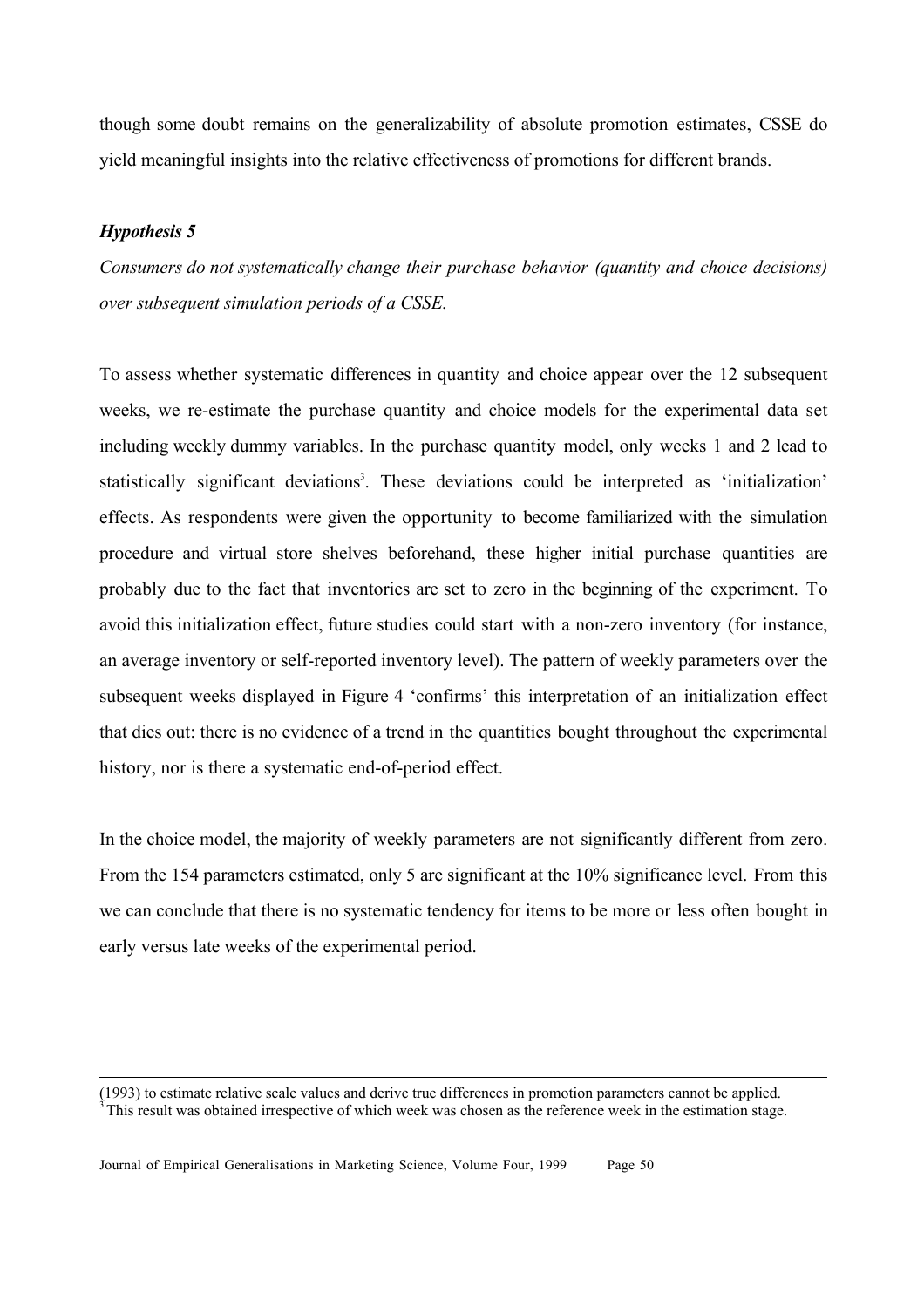From the above discussion, we conclude that Hypothesis 5 can be accepted. Apart from exceptionally high inventory build-up purchases in the first week, consumers behave in a realistic manner throughout the observation period: their purchase quantities and choices do not



systematically change as the experiment proceeds.

#### *Hypothesis 6*

*The absence of preferred items on the computer screen does not affect the quantity purchased in the product category, but leads to a choice bias in favor of major national brands*

To check for biases induced by the reduced experimental assortment, we compare the weekly purchase rate of respondents who do find their preferred products on the computer screen, with that of the remaining respondents.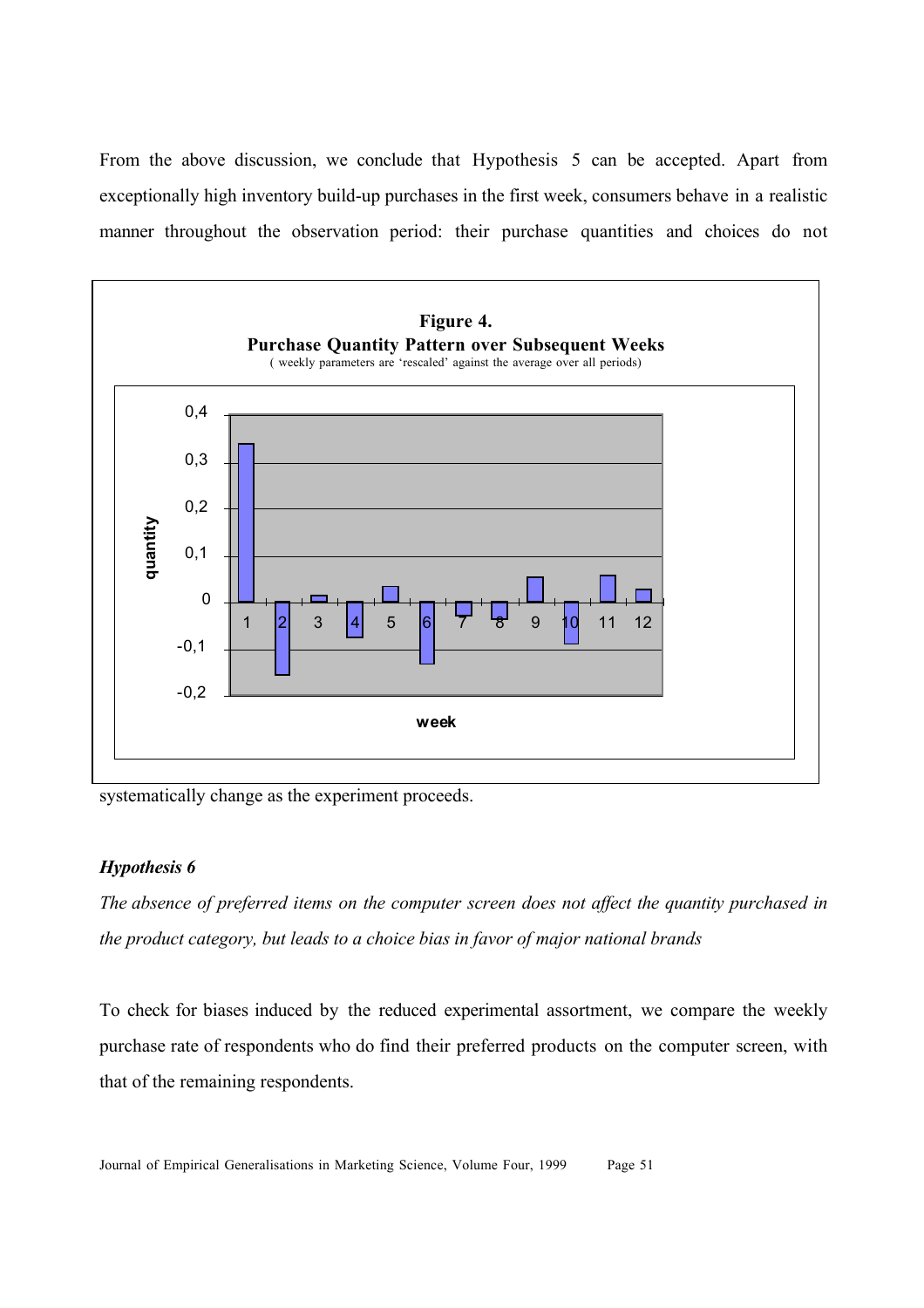Closer analysis reveals that of the 486 respondents for which experimental information is obtained, 438 report finding their preferred item on the simulated shelf. Only a small group of respondents (48) fall under the 'do not find their preferred item' condition. Both respondent groups exhibit similar socio-demographic and behavioral profiles: there is no sigificant difference in distributions of gender, age, family composition, income or occupation distributions, and both groups have comparable variety seeking tendencies. Of those respondents who could not find their favorite item in the virtual store assortment, 26% indicated to prefer another variant of one of the experimental brands (13% of NB2 and 13% of the store's private label), while 22% prefer another high quality brand available in the store but not presented on screen, and 44% have a preference for brands not available in the intercept store. Hence, the majority of this group prefers an alternative that is quite similar to the ones incorporated in the experimental assortment; only 5% of the sample appears to prefer a non-available brand.

With an average of .83 (standard deviation .60), the weekly purchase quantity of those who can locate their preferred item is not substantially higher than that of the remaining respondents (for which the average amounts to .70, with a standard deviation of .50). Since not all respondents are confronted with the same promotion scenarios, we also compare the simulated weekly quantities in the absence of promotions: these amount to .79 (SD: .56) for the first group of 438 consumers, and to .66 (SD: .47) for the remaining 48 respondents. A non-parametric test on the comparability of the purchase rate distributions in both subgroups suggests that the difference is at best marginally significant, for observed as well as for simulated average weekly quantities (for observed quantities, Mann-Whitney  $z=1.378$ ,  $p=.168$ ; the Mann-Whitney test statistic for simulated no-promotion quantities  $=$ -1.621, p=.105). Whether purchase rate differences are a result of assortment reductions, can be further explored by analyzing deviations between actual and self-reported purchase rates for the sub-sample of respondents that did not find their favorite item on the CSSE shelves (cf. Hypothesis 1). If respondents who cannot find their preferred item on screen have a tendency to buy less, this should be reflected in observed experimental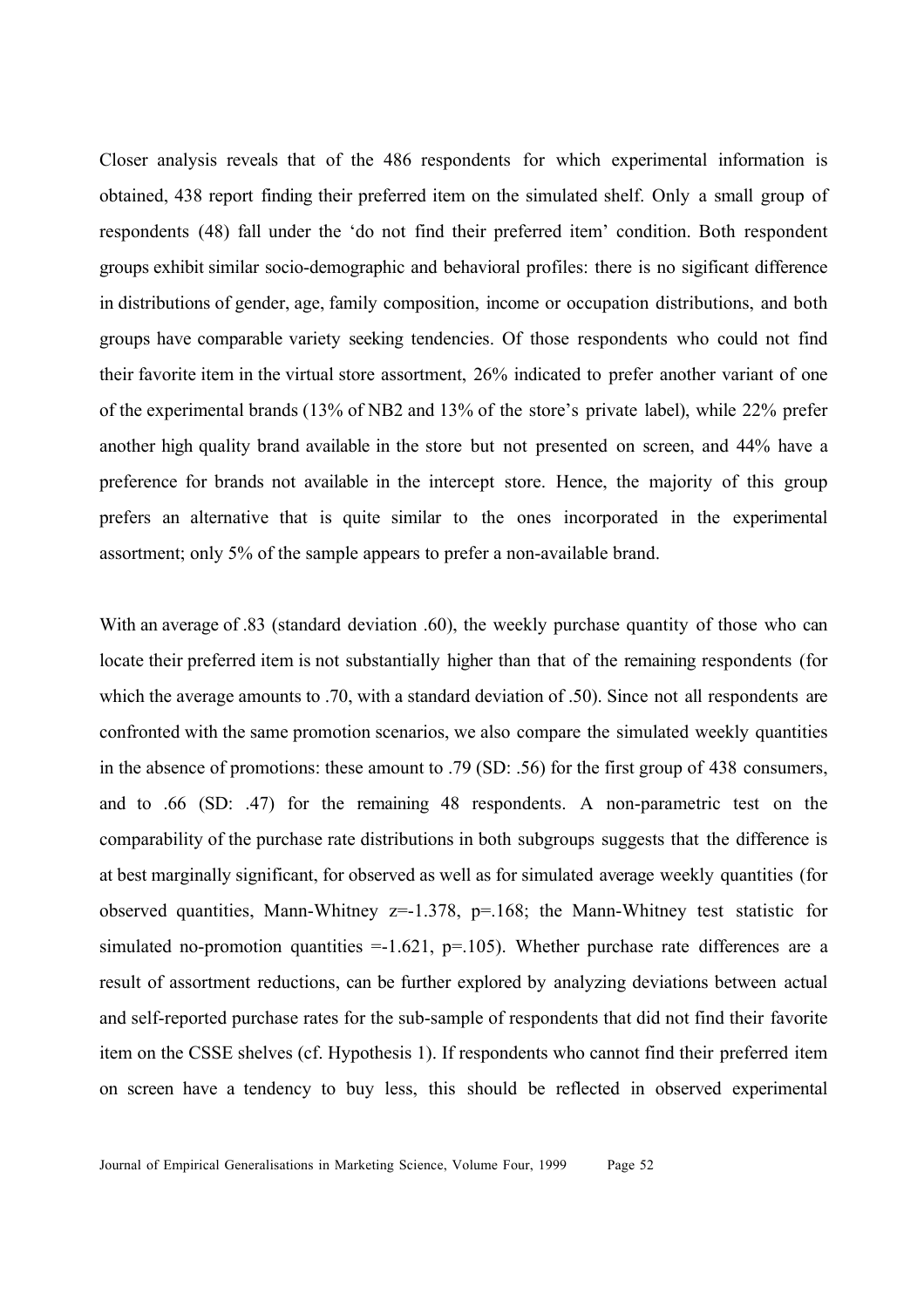quantities below self-reported use rates for this group. A Wilcoxon Matched-Pairs Signed Ranks test on reported versus observed weekly purchase quantities indicates that the distribution is not significantly different (z-statistic:  $-1.103$ ,  $p=27$ ). We conclude that not finding their preferred items on screen does not induce respondents to buy substantially less, yet our results suggest that some caution is in order, especially in view of the small number of respondents who do not find their preferred item.

In a similar vein, we compare the market share of the various brands among respondents who do find their preferred item, and others. Table 5 reports the observed market shares for the experimental brands in both respondent groups. Based on a test of equality of proportions, we find that for 2 of the national brands (NB1 and NB3), a significant difference is found. For the private label, the difference is 'marginally' significant. Yet, the difference does not go in the hypothesized direction: contrary to expectations, we observe from table 5 that the smaller national brand NB3 enjoys an increase, and the larger NB1 a decrease. Hence, we conclude that the second part of hypothesis 6 cannot be accepted. An alternative hypothesis, supported by recent developments in the promotion and stock-out literature, is that consumers - instead of shifting to the major national brands - tend to choose a substitute item within the same price/quality tier (Tellis and Zyfryden 1995, Sethuraman 1995 and 1996, Bronnenberg and Wathieu 1996, Campo et al. 1999). Our data seem to provide indications in that direction. As indicated above, most of the respondents who cannot find their favorite item, prefer either a high quality national brand or a private label item. Our result in Table 5 that the Private Label and high quality tier (NB2 and NB3) - in contrast with the more popular NB1 - enjoy a higher share, is therefore in line with the premise of within-tier substitution. Yet, like before, given the small number of respondents whose preferred item is not displayed, the results are to be treated with caution.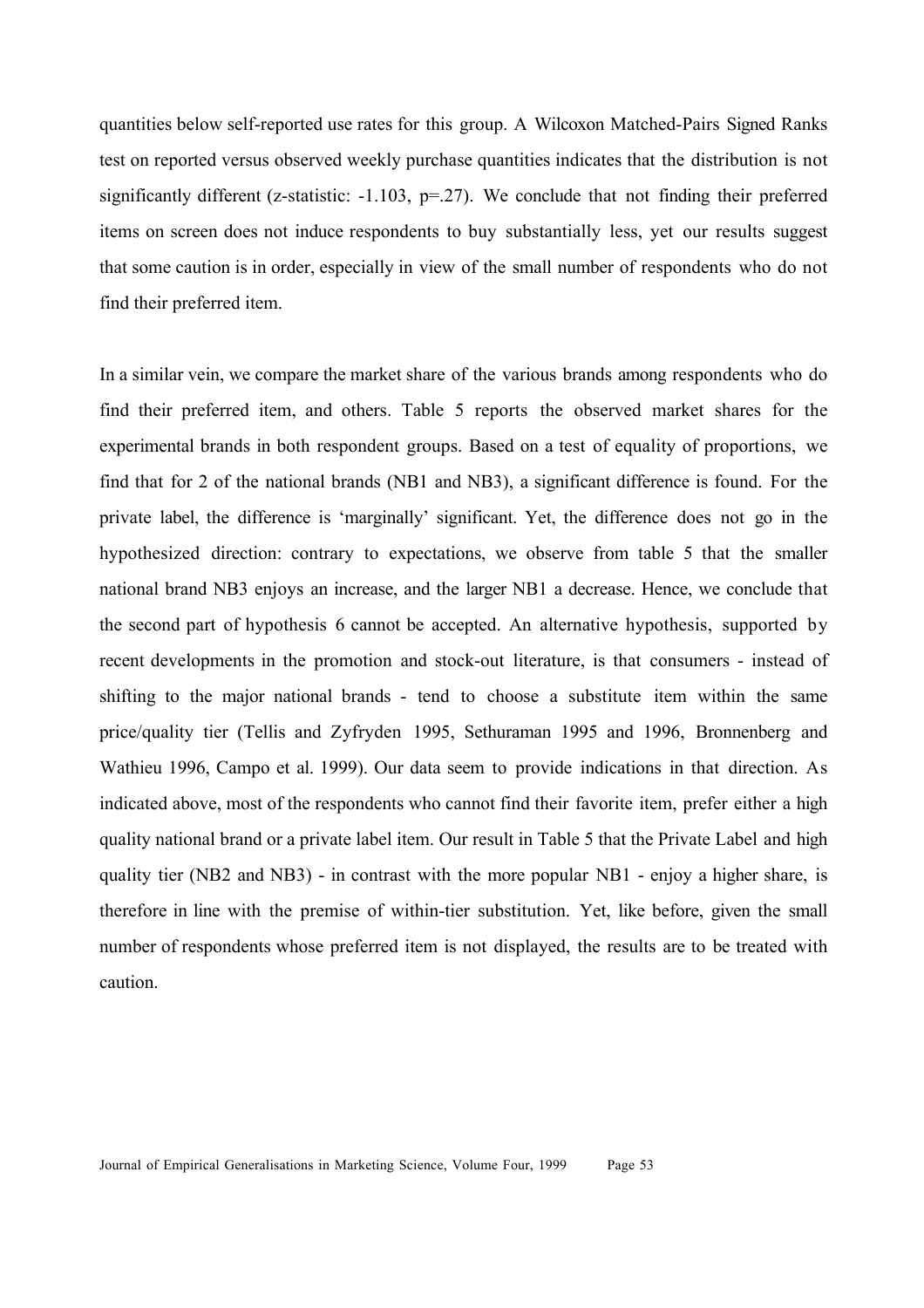|                  | Respondents who find their preferred items | Others         |
|------------------|--------------------------------------------|----------------|
|                  | % market share                             | % market share |
| NB1              | 36                                         | 29             |
| NB2              | 23                                         | 26             |
| N <sub>B</sub> 3 | 3                                          | 7              |
| Private Label    | 27                                         | 29             |
| Generic          | 11                                         | 10             |

#### **Table 5. Observed Experimental Market Shares for respondents who find their preferred items, and others**

## **Implications**

As suggested by a number of recent articles, computer simulated shopping experiments open up a whole new and exciting range of research possibilities. The present research confirms most of Burke et al.'s (1992) findings, and sheds further light on what uses can be made of the outcomes of these types of experiments, and where the pitfalls are.

First, like Burke et al. (1992) we find that respondents tend to buy larger quantities in the experiment than in real life situations, despite the introduction of inventory cues which served as a storage constraint. Yet, the close correspondence between reported and actual use rates in the CSSE suggests that such inventory cues have the potential to increase the realism of purchase quantity decisions, on condition that a more accurate measure of real use rates can be applied. Second, in line with Burke et al.'s findings, choices in the CSSE context are biased in the direction of less generic brand purchases. For private labels, though, no such bias is observed. A potential explanation, which is confirmed by the chain's managers, is that consumers have come to judge these private label items as 'valuable' alternatives for choice that are accepted by their peers. This shift in private label positioning is not unique to the analyzed supermarket chain, but appears to be a recent trend observed for many retailer brands (see e.g. Corstjens and Corstjens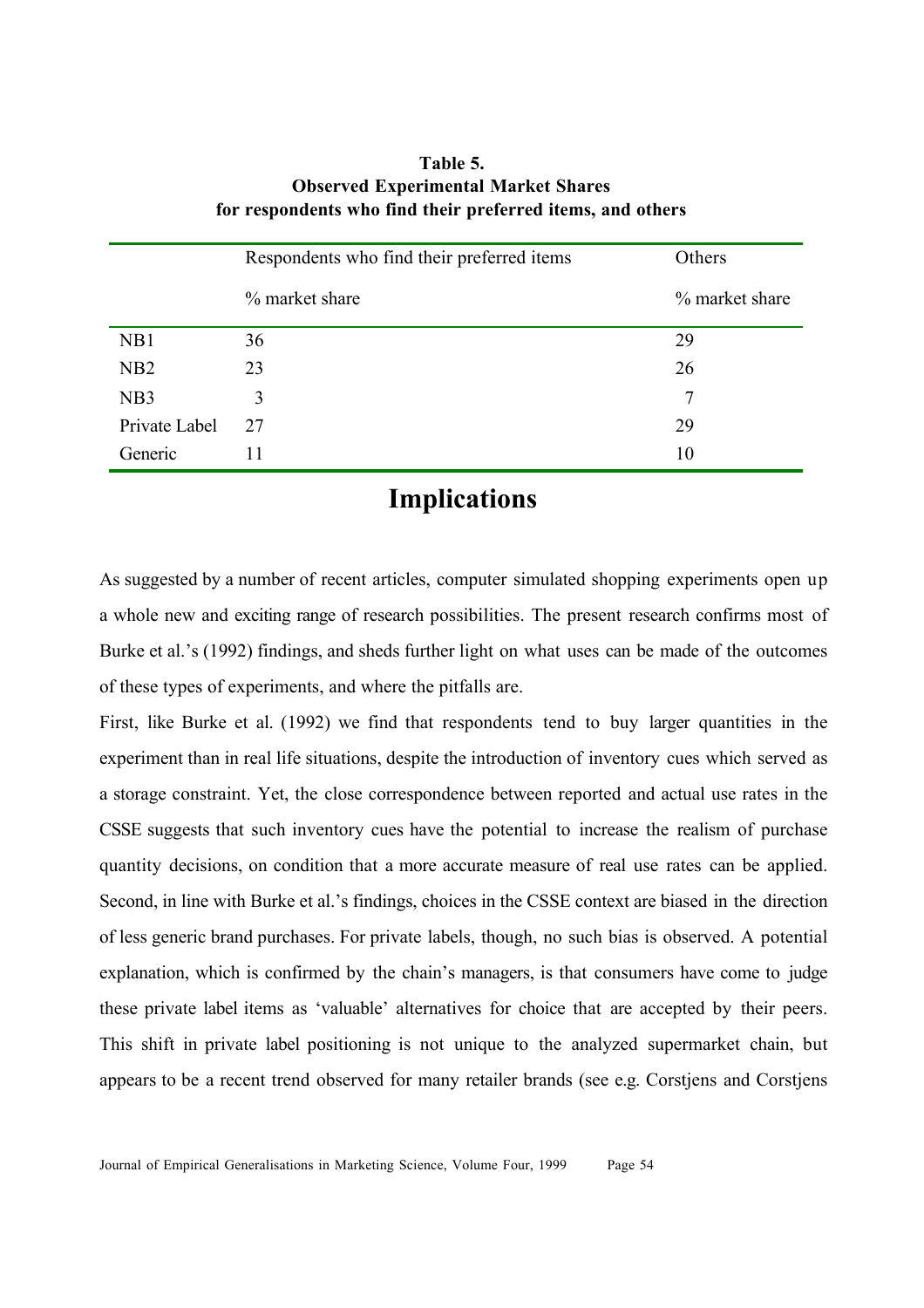1995). Our findings further reveal that, in contrast to Burke et al. (1992), consumers' purchase variation is not systematically lower in our computer experiment. This might be attributed to a reduced 'rationality bias' as a result of appropriate purchase task instructions. In terms of promotional impact, our study confirms Burke et al.'s findings and provides some interesting additional indications. Like Burke et al., we find that experimental promotions tend to be more effective than (non-displayed) in-store promotions. Our study suggests, even though no clear display material is involved, the on-screen presentation makes experimental promotions act like displayed promotions. For the choice decision, however, this observation cannot be confirmed. Yet, while the matter of absolute promotion effects remains largely unresolved, the study suggests that CSSE can be used to infer relative effects of brand promotions. Our findings also suggest that CSSE yield valid information on purchase behavior over successive periods. Throughout the 12-week horizon covered by the experiment, consumers kept on buying in a similar (realistic) manner. Yet, it should be noted that some starting up effects in the first week or weeks are inevitable, rendering these weeks less useful for analysis. Also, from consumer reactions, we feel that prolonging the experiment over more than 12 weeks is not advisable. Not only would this reduce response rates due to excessive time requirements, it would render the exercise too boring for consumers and therefore jeopardize response quality in later periods. We therefore posit that while relevant dynamic information can be obtained, the length of the observation period must remain limited. Finally, the absence of favored items on the screen does not reduce purchase quantities. While consumers who cannot locate their preferred items on the screen exhibit different choice probabilities for the remaining items than other respondents, there is no clear shift towards popular national brands. Rather, these consumers seem to switch to experimental items belonging to the same 'price/quality tier' as their original preferences, but more research is needed to confirm this result.

In summary, our research suggests that CSSE can yield meaningful insights into consumers' dynamic purchasing strategies and promotion reactions. These results are obtained for a 'realistic' computer experiment that, while being clearly more sophisticated than paper and pencil tests, is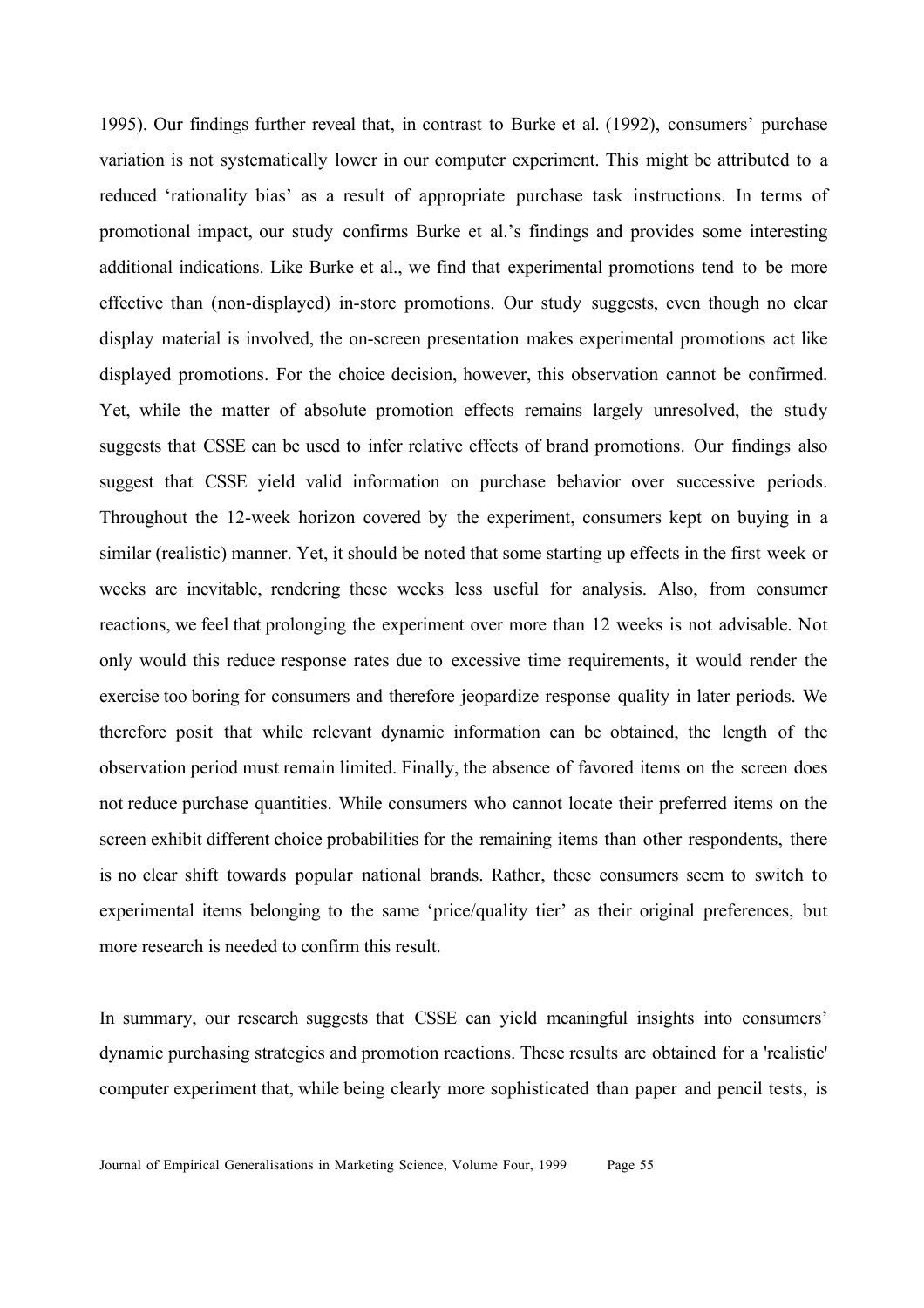far from being a 'futuristic' gadget. To the extent that results from this type of experiment are valid and useful this will certainly also be true for more advanced virtual shopping programs bound to be developed in the future. Several guidelines can be derived from the present and previously obtained results for the development of these programs. For one, like Burke et al. (1992) we find that a realistic representation of products and other in-store marketing stimuli is crucial for the external validity of the results. Future research should investigate whether on–screen presentation leads to an increased visibility and over-estimated effect of these stimuli, as the reported sales promotion results seem to suggest. Next, an effort should be made to build in purchase constraints that restrict actual buying decisions. Depending on the category considered, constraints can be budget, time or storage oriented. For frequently purchased consumer goods, our results lead to the conjecture that inventory cues can improve the realism of purchase quantity decisions, provided that they are based on accurate estimates of consumption rates. Another important aspect – though it clearly needs further research – appears to be the composition of the experimental assortment. Our results suggest that virtual store assortments need not be complete to yield useful purchase quantity data, at least as long as they incorporate (the major) alternatives of each price/quality tier present in actual stores. And finally, although valid information can be collected for several subsequent purchase occasions in a single computer session, one should account for the possibility of initialization biases in the first purchase decisions made. Clearly, our analysis is only of limited scope: it is confined to only one product category, and based on a comparison of two consumer panels. Even though both samples were carefully matched, sample sizes are important and the statistical tests robust, confirmation from additional studies might be useful.

## **References**

Journal of Empirical Generalisations in Marketing Science, Volume Four, 1999 Page 56

Blattberg, R.C. and S.A.Neslin (1990), *Sales Promotions: Concepts, Methods and Strategies*, Prentice Hall: Englewood Cliffs, N.J.

Bronnenberg, B.J. and L. Wathieu (1996), "Asymmetric Promotion Effects and Brand Positioning", *Marketing Science*, 15(4), 379-394.

Brucks, M. (1988), "Search Monitor: An Approach for Computer-Controlled Experiments Involving Consumer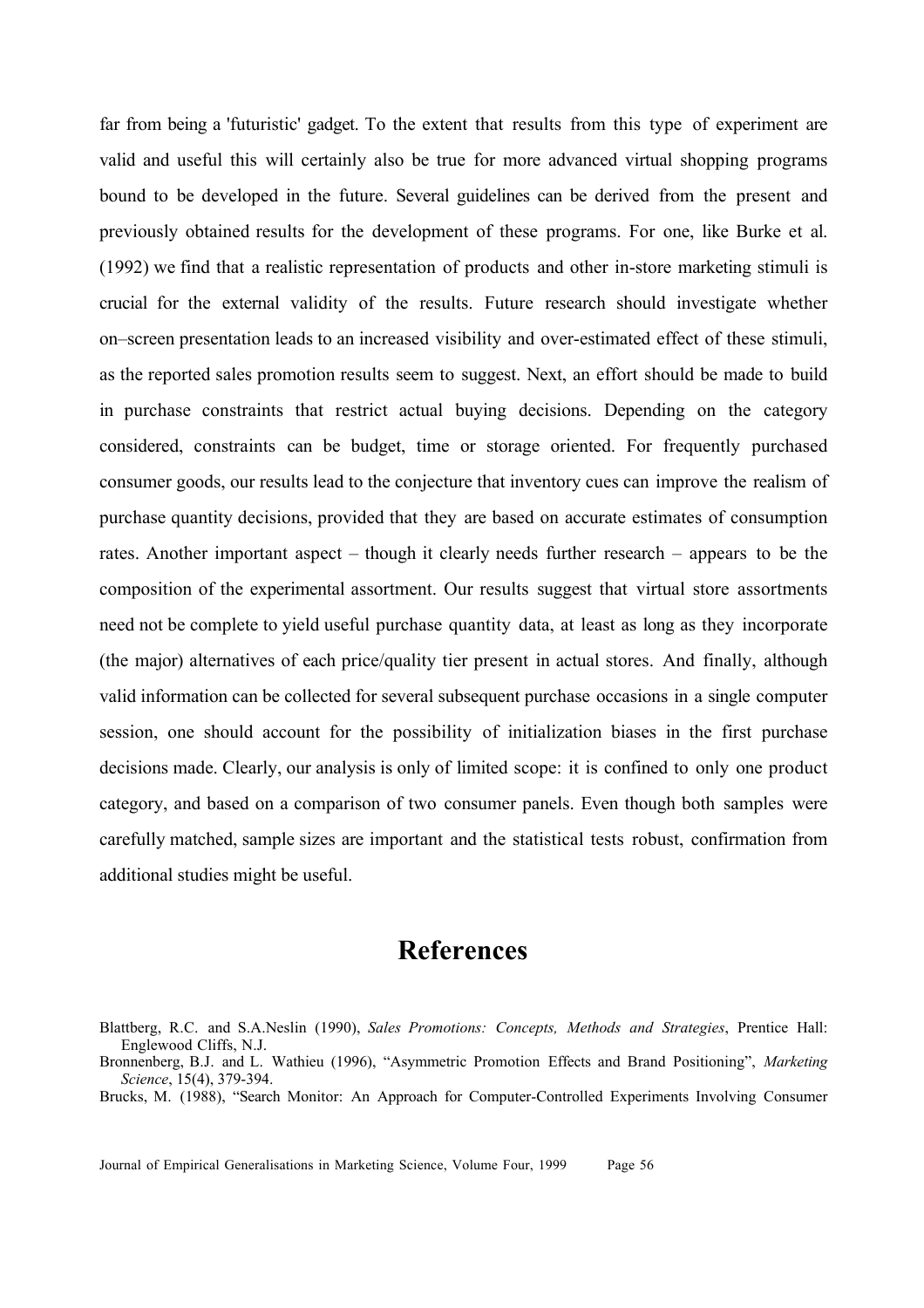Information Search"*, Journal of Consumer Research*, p.117-121.

- Bucklin, R. and S. Gupta (1992), "Brand Choice, Purchase Incidence and Segmentation: an integrated approach", *Journal of Marketing Research*, 29 (May), p.201-215.
- Burke, R. (1995),"Virtual Shopping", *OR/MS today*, August, p.28-34.
- \_\_\_\_ (1996), "Virtual Shopping: Breakthrough in Marketing Research", *Harvard Business Review*, March-April, p.120-131.
- \_\_\_\_, B. Harlam, B. Kahn and L. Lodish (1992), "Comparing Dynamic consumer Choice in Real and Computersimulated Environments", *Journal of Consumer Research*, June, p.71-82.
- Campo, K. (1997), *Variety Seeking and the Sensitivity to In-Store Promotions*, unpublished doctoral dissertation, University of Antwerp-UFSIA: Antwerp.
- Campo, K., E.Gijsbrechts and P.Nisol (1999), *Towards a Conceptual Framework of Out-of-Stock Behavior: The Impact of Product, Consumer and Situation Characteristics on Out-of-Stock Reactions*, Working paper, University of Antwerp-UFSIA, Department of Business Economics.
- Carson, R.; J. Louviere, D. Anderson, P. Arabie, D. Bunch, D. Hensher, R. Johnson, W. Kuhfeld, D. Steinberg, J. Swait, H. Timmermans and J. Wiley (1994), "Experimental Analysis of Choice", *Marketing Letters*, 5 (4), p.351-368.
- Cohen S. and M. Gadd (1996), "Virtual Reality Shopping Simulation for the Modern Marketer", *Marketing and Research Today*, February, p.18-26.
- Cook, Th.D. and D.T.Campbell (1979), *Quasi-Experimentation: Design and Analysis Issues for Field Settings*, Houghton Mifflin Company: Boston.
- Corstjens, J. and M.Corstjens (1995), *Store Wars: The Battle for Mindspace and Shelfspace*, John Wiley and Sons: Chichester-New York.
- Dhar, S.K. and S.J.Hoch (1997), "Why Store Brand Penetration Varies by Retailer", *Marketing Science*, 16(3), p.208-227.
- Dillon, W. and S. Gupta (1996), "A Segment Level Model for Category Volume and Choice", *Marketing Science*, 15 (1), p.38-59.
- Fader, P.S. and B.G.S.Hardie (1996), "Modeling Consumer Choice among SKU's", *Journal of Marketing Research*, 33(November), p.442-452.
- Gabor, A., C.W.J.Granger and A.P.Sowter (1970), "Real and Hypothetical Shop Situations in Market Research, *Journal of Marketing Research*, 7(August), 355-359.
- Guadagni, P.M. and J.D.C.Little(1983), "A Logit Model of Brand Choice Calibrated on Scanner Data", *Marketing Science*, 2(3), 203-238.
- Gupta, S (1988), "Impact of Sales Promotions on When, What, and How Much to Buy", *Journal of Marketing Research*, 25(November), 342-355.
- Kahn, B.E. and L.McAlister(1997), *Grocery Revolution: The New Focus on the Consumer*, Addison Wasley: Reading, Massachusetts.
- Kapferer, J.-N.(1994), *Strategic Brand Management*, McMillan: New York.
- Kumar, V., K.Karande and W.J.Reinartz (1998), "The Impact of Internal and External Reference Prices on Brand Choice: The Moderating Role of Contextual Variables", *Journal of Retailing*, 74(3), 401-426.
- Lynch, J.G.JR. (1982), "On the External Validity of Experiments in Consumer Research", *Journal of consumer Research*, 9(December), 225-239.
- Malhotra, N.K.(1996), *Marketing Research: An Applied Approach*, Prentice Hall: Englewood Cliffs, N.J.
- McAlister, L. and E.Pessemier (1982), "Variety Seeking Behavior: An Interdisciplinary Review", *Journal of Consumer Research,* 9(December), 311-322.
- Nagle, T.T. and R.K.Holden (1995), *The Strategy and Tactics of Pricing: A Guide to Profitable Decision Making*, Englewood Clifs, NJ: Prentice Hall.
- Narasimhan, C.; S. Neslin and S. Sen (1996), "Promotional Elasticities and Category Characteristics", *Journal of Marketing*, 60, April, p.17-30.
- Neslin, S. and L. Schneider(1996), "Consumer Inventory Sensitivity and the Postpromotion Dip", *Marketing Letters*, 7 (1), p.77-94.
- Nevin, J.R.(1974), "Laboratory Experiments for Estimating Consumer Demand: A Validation Study", *Journal of Marketing Research*, 9(August), 261-268.
- Papatla, P.and L.Krishnamurthi (1992), "A Probit Model of Choice Dynamics", *Marketing Science* , 11(2), p.189- 206.
- Sethuraman, R. (1995), "A Meta-Analysis of National Brand and Store Brand Cross-Price Elasticities", *Marketing Letters*, 6(4), 275-280.

\_\_\_\_ (1996), "A Model of How Discounting High-Priced Brands Affects the Sales of Low-Priced Brands", *Journal of Marketing Research*, 13(3), 263-269.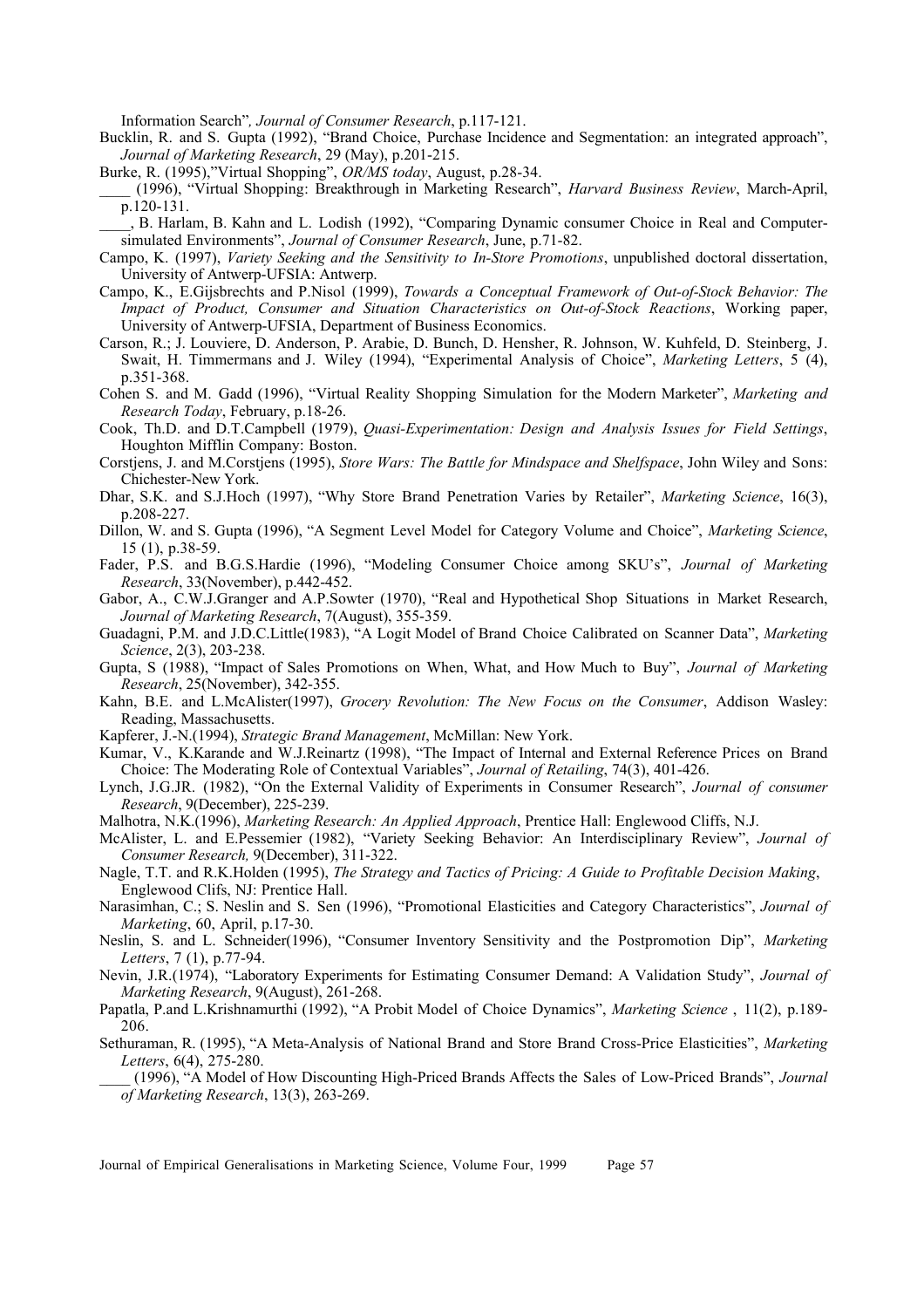Sivakumar, K. and S.P.Raj (1997), "Quality Tier Competition: How Price Change Influences Brand Choice and Category Choice", *Journal of Marketing*, 61(July), 71-84.

Sudman S. (1964a), "On the Accuracy of Recording of Consumer Panels: I", *Journal of Marketing Research,* 1(May), 14-20.

\_\_\_\_ (1964b) "On the Accuracy of Recording of Consumer Panels: II", *Journal of Marketing Research,* 1(August), 69-83.

Swait, J. and J. Louviere (1993), "The Role of the Scale Parameter in the Estimation and Comparison of Multinomial Logit Models", *Journal of Marketing Research*, 30(3), 305-314.

Tellis, G.J. and F.Zufryden (1995), "Tackling the Retailer Decision Maze: Which Brands to Discount, How Much, when and Why?", *Marketing Science*, 14(3, part 2), 271-299.

- Van Trijp, H. and J.B. Steenkamp (1990), "An Investigation into the Validity of Measures for Variation in Consumption Used in Economics and Marketing", *European Review of Agricultural Economics*, 17(1), p.19- 41.
- Van Trijp, H.; W. Hoyer and J. Inman (1996), "Why switch? Product Category level Explanations for True Variety-Seeking Behavior*"*, *Journal of Marketing Research*, 33, August, p.281-292.
- Wind, Y. and D.Lerner (1979), "On the Measurement of Purchase Data: Surveys Versus Purchase Diaries", *Journal of Marketing Research*, 16(February), 39-47.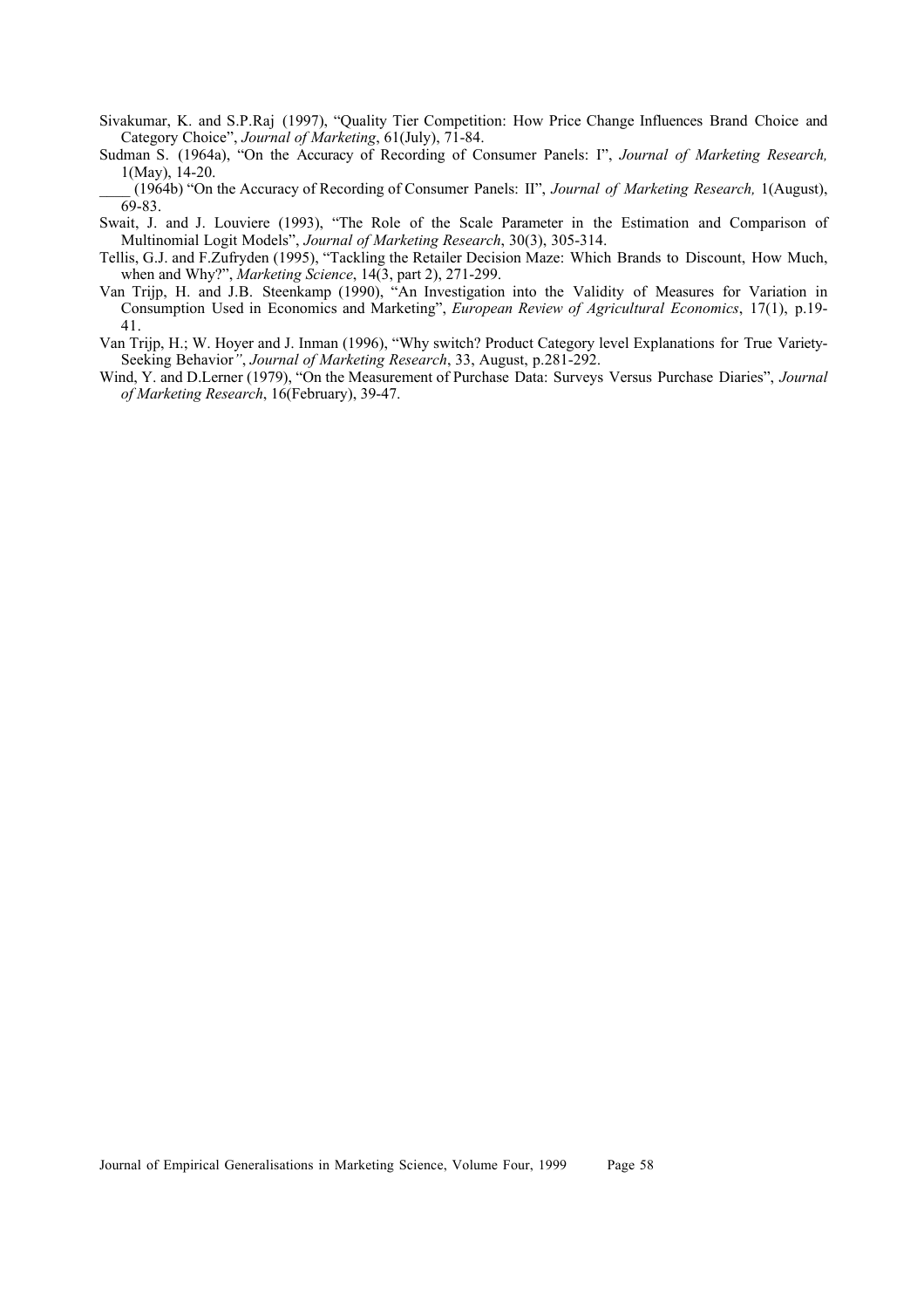### **Appendix 1: Purchase Quantity Model**

Purchase quantity probabilities per consumer are modeled as a Poisson-based process with the following structure:

$$
P(\mathbf{y}_{ht} = n_h) = \frac{\exp(n_h \cdot \lambda_{ht}) . \exp(\exp(\lambda_{ht}))}{n_h!}
$$
 (1)

where  $P(y<sub>h</sub>=n<sub>h</sub>)$  represents the probability that household h purchases  $n<sub>h</sub>$  units in week t. In accordance with Dillon and Gupta (1996), we use an exponential function for the expected purchase rate to ensure positive values. Similar to Bucklin and Gupta (1992) and Gupta (1988), we specify the expected weekly quantity,  $\exp(\lambda_{\text{ht}})$ , as a function of household use rate, inventory level, and promotions in the category (see equation 2). While the 'use rate estimate' allows to capture differences between households, the inventory variable mainly accounts for intertemporal variations in  $\mathcal{Y}_{ht}$ .

$$
\lambda_{h,t} = \alpha_{s,h} + \beta_1 * US_h + \beta_2 * Inv_{h,t} + \beta_{pro,k} * Prom_{k,h,t}
$$
 (2)

where

$$
Inv_{h,t} = Inv_{h,t-1} + N_{t-1}^{h} - US_{h}
$$
  
\n
$$
N_{t-1}^{h} = number of units bought by h in t - 1
$$
\n(3)

 $\alpha_{s,h}$  = a segment specific constant.

The Poisson model is estimated using a latent class approach, where segment-specific -s account for unexplained heterogeneity between households.

 $US<sub>h</sub>$  = household use rate.  $US<sub>h</sub>$  is either measured as self-reported use rate (experimental data set), or estimated from the household's purchases during a four week initialization period (scanner panel data set).

 $Inv<sub>h,t</sub> = a dynamically updated inventory level estimate, representing the number of units the household has in$ stock at the beginning of week t. Inventory levels are weekly updated, based on information on inventory and purchases in the previous week, and data on weekly use rates of the household:

Prom<sup>k</sup><sub>ht</sub> = the level of the k'th promotion variable, observed by household h in period t :

Price(j)<sub>t</sub>: number of brands of type j for which a price cut was offered in period t,

 $j = PL$  (private label), NB (national brand).

 $Coup(j)_{t}$ : number of brands of type j for which a coupon was offered in period t,

 $j = PL$  (private label), NB (national brand).

Quan(j)<sub>t</sub> : number of brands of type j for which a quantity discount was offered in period t,  $j = PL$  (private label), NB (national brand).

 $Giff(j)_t$ : number of brands of type j for which a gift or premium was offered in period t,  $j = PL$  (private label), NB (national brand).

Shelf(j)<sub>t</sub>: number of brands of type j that received extra shelf facings in period t,

 $j = PL$  (private label), NB (national brand).

To test hypothesis 6, additional terms are added to equation 2, consisting of the product between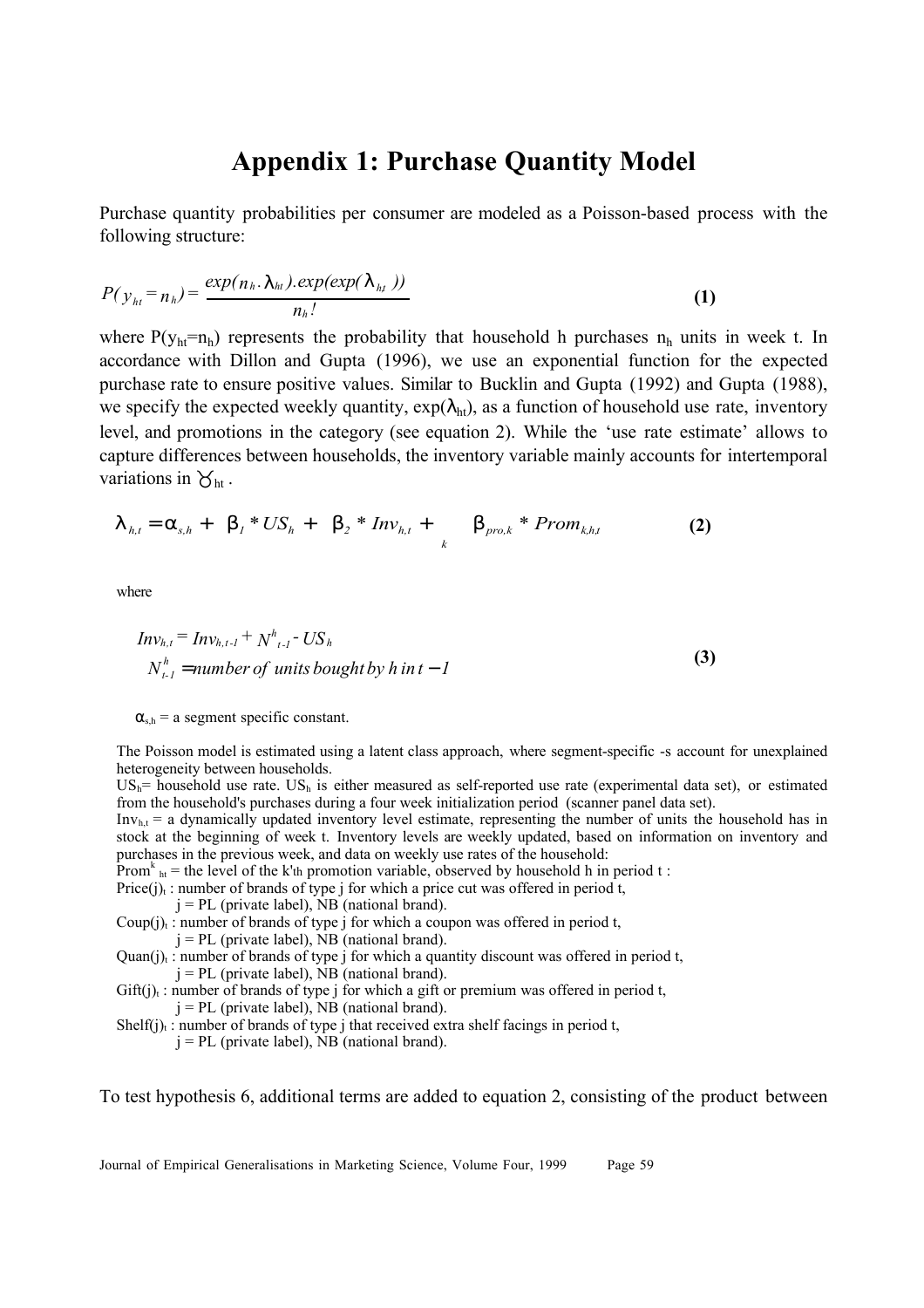week-parameters  $\forall$  w, I (i=week number) and weekly dummy variables  $D_{w, 1}$  (equal to 1 for observations corresponding to the i'th simulation week, and equal to 0 elsewhere). Week 5 serves as the reference week, for which no dummy variable is included.

### **Appendix 2: Item choice model**

Household *item choices* conditional on purchase are estimated using a simple MNL type model. Our specification is based on the structure suggested by Guadagni and Little (1983), subject to some minor modifications. Following a suggestion by Bucklin and Gupta (1992), we replace the original dynamic 'loyalty' variables in the G&L model by static measures of household preferences, and supplement them with 'last purchase variables' (as specified in equation 5). This better allows to distinguish between intrinsic preference heterogeneity, and state dependence. Relevant item characteristics refer to brand and taste, no size differences are encountered. We further supplement Guadagni and Little's model with an interaction effect between the household's tendency to seek variation in behavior (see equation 5) and the past purchase variable, thereby allowing some households to exhibit reinforcement behavior, and others to show

$$
p_{j,t}^{h} = \frac{exp(\sqrt{h_{j,t}} + u_{j,t}^{h})}{(exp(\sqrt{h_{j,t}} + u_{j,t}^{h}))}
$$
(4)

a preference for switching. The specification for the choice model is given in equation 4.

where

 $P_{i,t}^{h}$  = probability that household h chooses item j on occasion t

 $u_{j,t}^{h''}$  = random component of utility of item j for household h on occasion t,

 $v_{j,t}^{h''}$  = systematic component of utility of item j for household h on occasion t,

The systematic utility is further given by:

$$
v^{h}{}_{j,t} = \sum_{b} D_{j,b} * (\alpha_{1,b} + \alpha_{2,b} \cdot \text{Log}b^{h}{}_{j,t}) + \sum_{v} D_{j,v} * (\alpha_{1,v} + \alpha_{2,v} \cdot \text{Log}v^{h}{}_{j,t}) +
$$
  
 
$$
\gamma_{1} \cdot \text{Lastp}^{h}{}_{j,t} + \gamma_{2} \cdot \text{Lastp}^{h}{}_{j,t} \cdot \text{VST}^{h} + \sum_{k} \beta^{k}{}_{pro} \cdot \text{Prom}^{k}{}_{j,t}
$$
 (5)

where

 $D_{i,b}$  ( $D_{i,y}$ ) are brand(variant) dummy variables, equal to 1 if item j belongs to brand b (variant v),

and equal to 0 otherwise.

 $\alpha_{1,b}$  ( $\alpha_{1,v}$ ) are brand-(variant-) specific intercepts (see Fader and Hardie 1996).

Loyb<sup>h</sup> (Loyv<sup>h</sup>) are static loyalty variables indicating the fraction of consumer purchases in the initialization period accounted for by brand b (variant v),

Lastp<sup>h</sup><sub>j,t</sub> indicates the difference between item j and the item(s) purchased on the previous occasion, the difference is equal to zero if the items have the same brand and variant (taste), .5 if either the brand or the variant is different, and 1 if both differ.